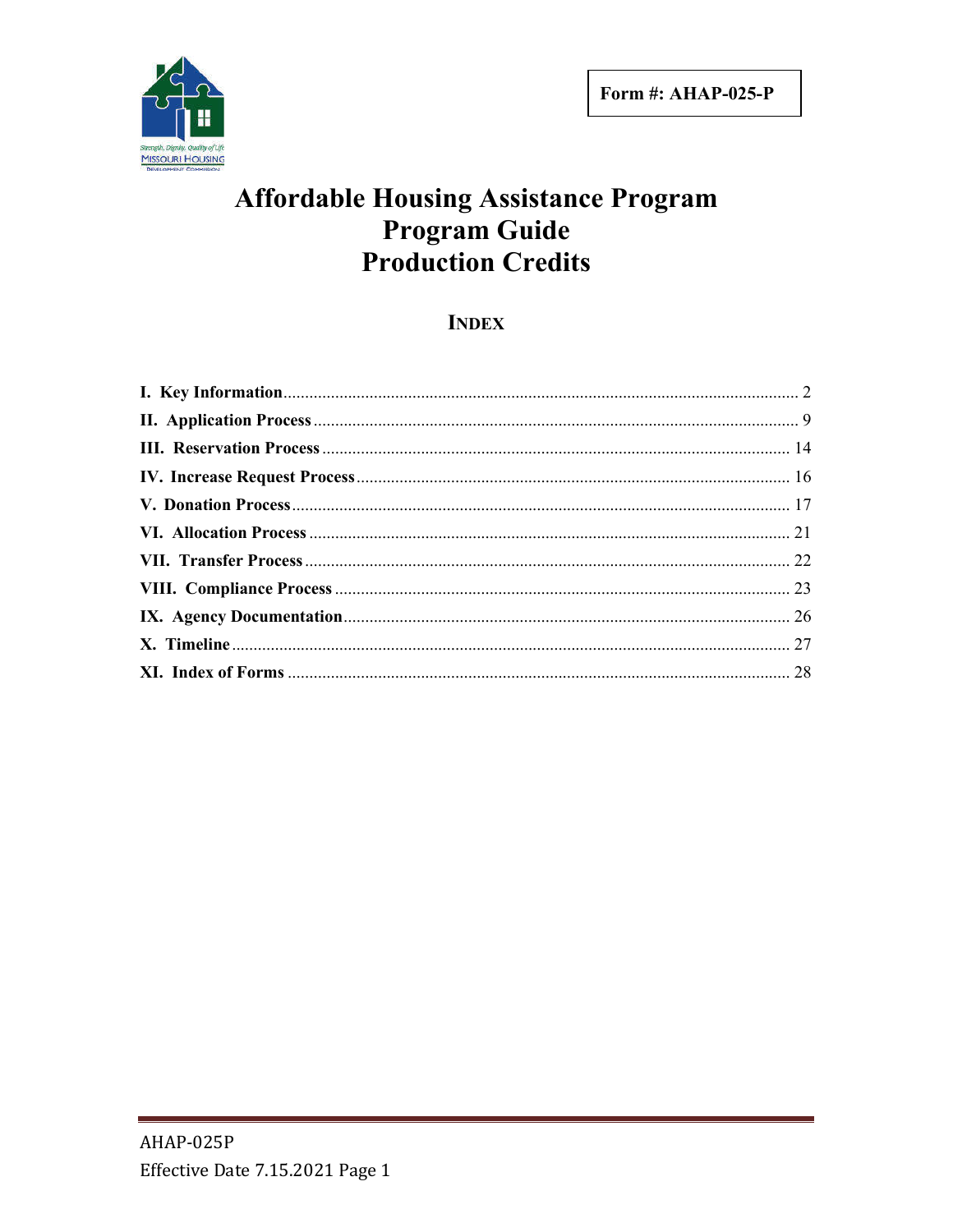

## **I. Key Information**

The Missouri Affordable Housing Assistance Program ("AHAP") housing production credit is used as an incentive for Missouri businesses and/or individuals to participate in affordable housing production. This state tax credit is earned by an eligible donor for the donation of cash, equity, services, or real or personal property to a non-profit community-based organization for the purpose of providing affordable housing assistance activities or market rate housing in distressed communities. The AHAP credit is governed by Missouri Revised Statutes 32.105, 32.111, 32.112, 32.115, 32.120, and 32.125.

#### **AHAP Tax Credit**

The AHAP tax credit is a one-time credit that may be allocated to an eligible donor ("Donor") for up to 55 percent of the total value of an eligible donation. The credit is fully transferable and may be carried forward for a period of ten years. The credit may be applied dollar-for-dollar against liability for Missouri corporate income tax, individual income tax, franchise tax, financial institution tax, gross premium receipts tax, and gross receipts tax. There are two types of AHAP tax credits: Production credits and Operating Assistance credits (please see the AHAP Program Guide-Operating Assistance Credits form AHAP-025-O for details). Agencies may receive reservations of credits in multiple years.

#### **Eligible Donor**

To be eligible, a Donor must be subject to Missouri tax from business activities performed in the state of Missouri. Employees of the non-profit who has been allocated AHAP tax credits are not eligible to make donations for AHAP credits. However, they are eligible to receive AHAP tax credits through the transfer process. More specifically, a Donor must be classified as one of the following:

- A corporation filing Missouri Form 1120
- A sole proprietorship filing Federal Form 1040 Schedule C and Missouri Form 1040;
- A farm operation filing Federal Form 1040 Schedule F and Missouri Form 1040;
- An individual reporting income from rental property or royalties on Federal Form 1040 Schedule E and filing Missouri Form 1040;
- A small business corporation (S-Corporation) filing Missouri Form 1120S;
- A partnership filing Missouri Form 1065;
- A bank, credit institution, savings and loan association, credit union, farmer's cooperative credit association, or building and loan association filing a Missouri financial institution tax return;
- An insurance company filing a Missouri Insurance Tax Return with the Division of Insurance;
- An individual partner in a partnership or shareholder in an S-Corporation; or
- A public or private foundation subject to Missouri tax. The foundation must certify that it is subject to the state income tax imposed by the provisions of chapter 143 RSMo because the unrelated business income of the foundation is subject to Missouri income tax.

Donors may apply the AHAP tax credit against:

• The corporation franchise tax in Chapter 174 RSMo;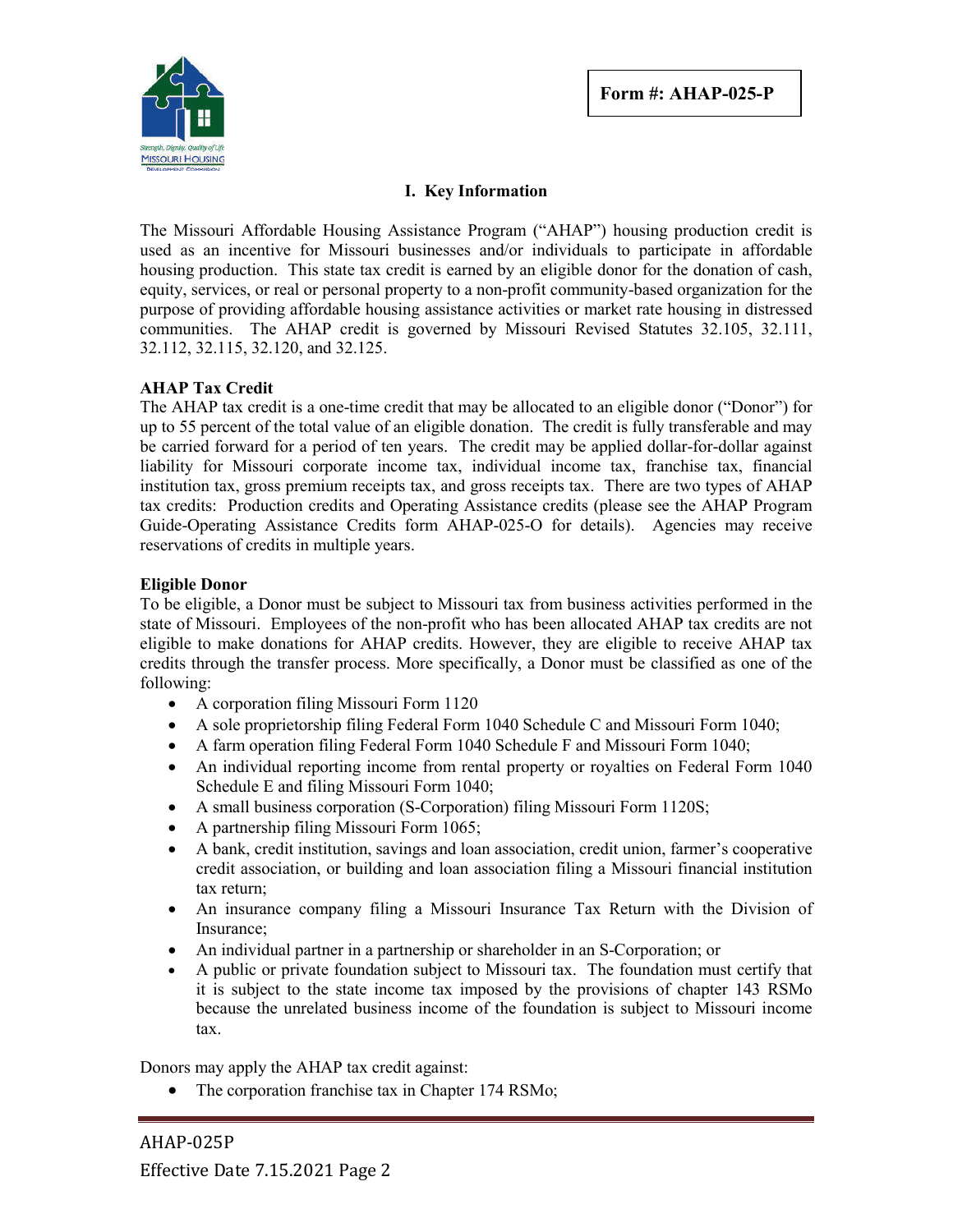

- The State income tax in Chapter 143 RSMo;
- The annual tax on gross receipts of express companies in chapter 153 RSMo;
- The tax on banks determined under subdivisions (1) or (2) of subsection 2 of RSMo 148.030;
- The tax on other financial institutions in Chapter 148 RSMo; or
- The annual tax on gross premium receipts of insurance companies in Chapter 148 RSMo.

## **Eligible Donation**

Donations may be in the form of cash, stock, real estate, professional services, or materials/products and must be eligible for the federal income tax charitable deduction. The donation must be made to an eligible non-profit agency which has received a reservation of AHAP credits from MHDC (see section II. Application Process). To allocate the credit, MHDC requires supporting documentation evidencing the receipt and value of the donation and a certification form executed by the Donor and the agency. MHDC reserves the right to request additional information. To be eligible, donations must be received on or after the date of reservation and prior to the deadline outlined in the reservation letter. Donations submitted for AHAP tax credits are prohibited from receiving tax credits from other tax credit programs for the same donation.

## **Eligible Non-Profit Agency**

In order to qualify for the AHAP credit, the donation must be made to a non-profit communitybased agency ("Agency") performing community services or economic development activities in the state of Missouri and classified as one of the following:

- An organization holding a ruling from the IRS that it is exempt from income taxation pursuant to provisions 501(c)3, 501(c)4, or 501(c)6 of the Internal Revenue Code;
- An organization incorporated in the state of Missouri as a not-for-profit corporation pursuant to the provisions of chapter 355 RSMo; or
- An organization that is designated as a community development corporation by the US government pursuant to the provisions of Title VII of the Economic Opportunity Act of 1964.

#### **Commission Approval of Production Credits**

The commission must approve all Production Credit applications.

#### **Production Credits**

Production credits are allocated to Donors who provide eligible donations to Agencies for the following affordable housing assistance activities:

- Acquisition
- Acquisition/rehabilitation
- Rehabilitation only
- New construction
- New construction/rehabilitation
- Rental assistance

Agencies may apply the donation directly to these activities, provide it as a capital contribution to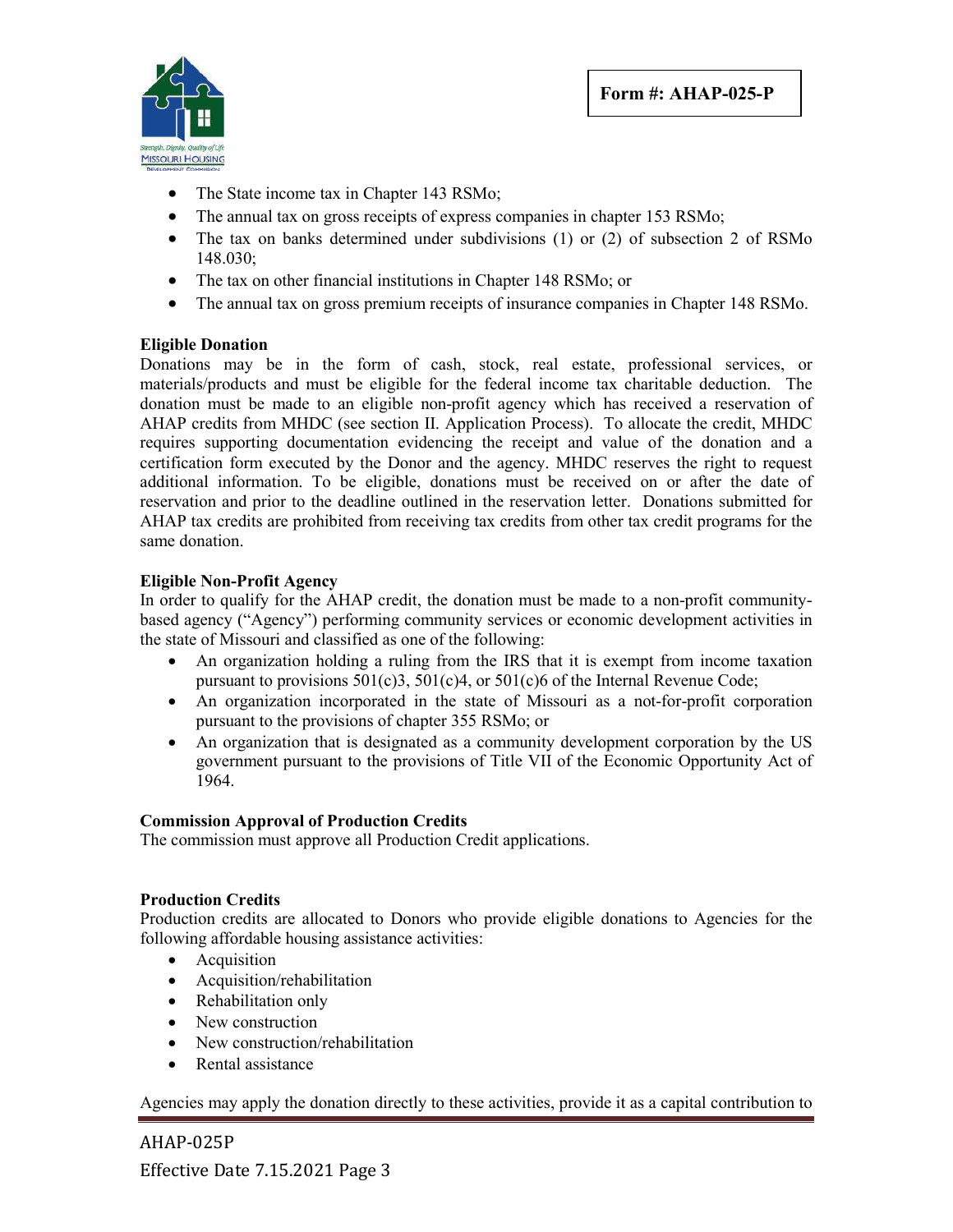

properties in which it has an ownership interest, or grant or loan it to developments as a third party. The Agency must demonstrate need, feasibility of the proposed development, leverage of additional funding sources, and reasonable timeline for the donation transaction. Donations may be received from one or multiple donors and apply to rental or homeownership developments.

Production credits may be requested at any time from the Notice of Funding Availability through April 30 with opportunity to increase a reservation based upon need and the availability of credits. This deadline may be extended at the sole discretion of MHDC based upon the availability of funds. Production credits are available annually in the amount of \$10 million.

#### **Production Credits for Acquisition**

An owner of a property may receive Production credits for the donation of all or a portion of the value of a property calculated as the difference between the fair market value and the loan balance. The maximum amount of AHAP tax credits that may be allocated for the donation of real estate is capped at \$10,000 per unit. MHDC may in its sole discretion approve an allocation of credits exceeding this maximum. Credits will be allocated upon the completion of the transaction and submission of the executed HUD 1 settlement statement, documents evidencing fair market value and sales price and the recorded restriction agreement described below. Restrictions will be placed upon the property for a period of ten years from the transfer of the property. The donated property must be utilized for affordable housing activities and half of the project's units must be AHAP units.

 **Production Credits for Acquisition/Rehabilitation, Rehabilitation, New Construction, and New Construction/Rehabilitation**

Donations may be a source of funding, professional services or materials applied to a specific construction activity or the entire scope of work. Credits will be allocated after the donation is funded to the development at a finance closing, through a draw payment, at the arrival of donated materials, or at the completion of donated work, as well as the submission of documents evidencing the donation, its eligibility and receipt and the recorded restriction agreement described below. Restrictions will be placed upon the property for a period of ten years from construction completion as described below.

#### **Rental Assistance**

Donated funds may be set aside to be provided to income-qualified residents for monthly rental assistance. It may not be utilized for households already receiving rental assistance through HUD, USDA-RD, or other resident assistance programs. Properties receiving rental assistance must demonstrate occupancy challenges and confirm that current rents are not excessive. The Agency administering the rental assistance funds must submit to MHDC a description of the affordable housing rent subsidy program. This Rental Assistance Action Plan must document the following: the Agency's tenant selection criteria; the neighborhood to be served; the number of persons to be served; the time period for which a person or family shall have a rent subsidy provided; why the program is needed; the estimated amount to be invested in the program; the plans for implementing and monitoring the subsidy program; all other subsidies that will be received or that have been requested to enhance the program.

In major metropolitan areas (Kansas City, St. Louis, Springfield, St. Joseph, Columbia and Jefferson City), rental assistance will be based upon the difference between the rent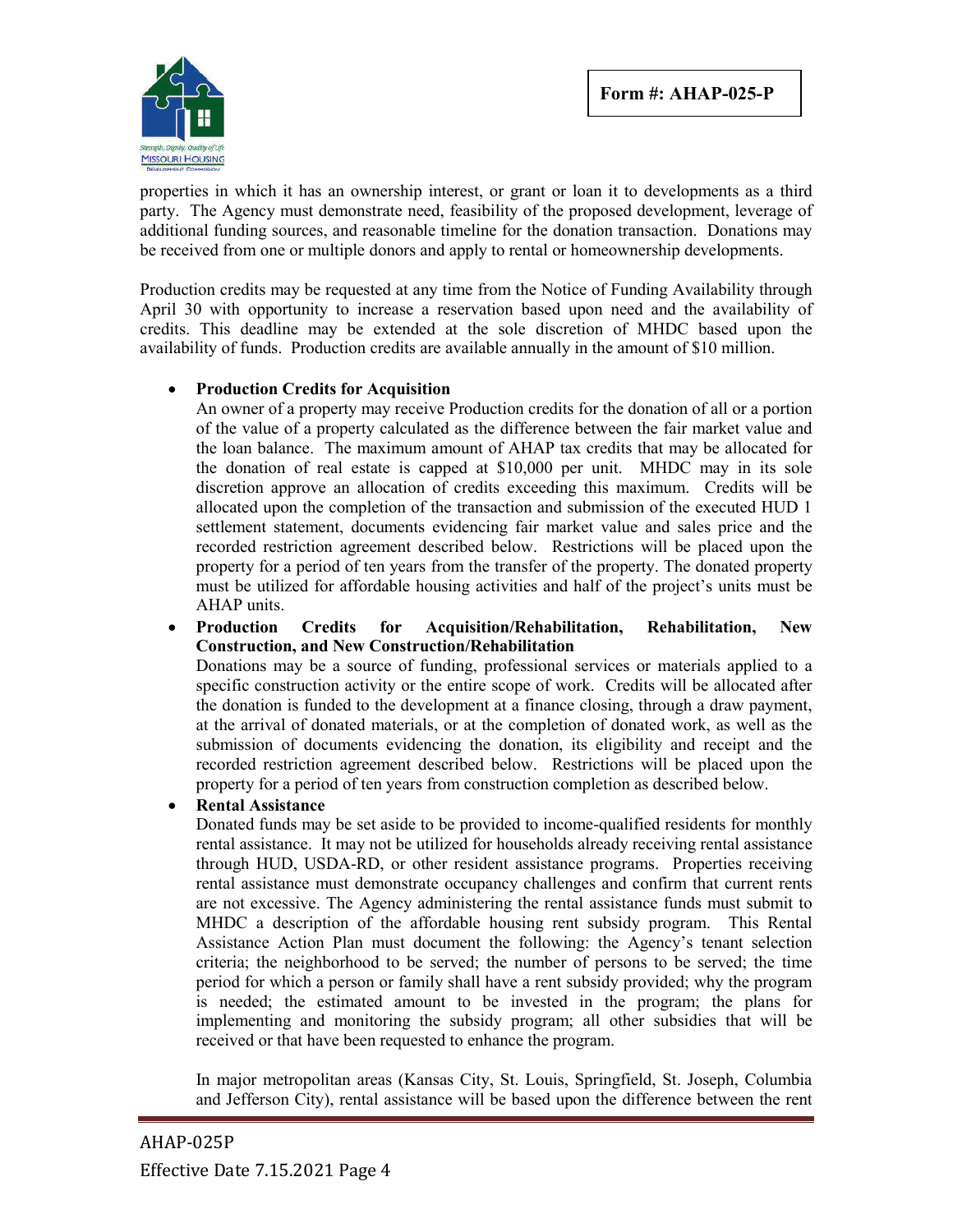

charged and the prevailing market rent for each unit type up to a maximum payment of \$125/month; in all other areas monthly rental assistance is calculated as the difference between gross rent (unit rent plus tenant-paid utilities) and 30% of the household income up to a maximum of \$125. MHDC at its sole discretion reserves the right to allow rental assistance payments to exceed the maximum.

The Agency administering the assistance must set up a separate bank account to be utilized solely for the distribution of rental assistance. Any bank charges or Agency administration fees are not allowed to be paid by the donated funds or interest earned on those funds. The owner or manager of the property receiving the assistance must provide the Agency with the initial income certification and subsequent annual re-certifications for each new resident receiving rental assistance. To receive the rental assistance payment, the owner or manager must submit monthly to the Agency a list of residents benefiting from the assistance and a calculation of the assistance to be provided for each. Owners of developments in major metropolitan areas must submit documentation to MHDC annually for as long as funds are available to confirm or adjust the amount of rental assistance based upon the property's operating budget and current market conditions. Restrictions shall be placed upon the property for as long as rental assistance funds are available.

#### **Affordable Housing Assistance Activities and Restrictions**

Affordable housing assistance activities include the construction or rehabilitation of affordable housing units or rental assistance for residents of affordable housing units. Income and rent/housing payment restrictions apply to units assisted by the AHAP credit and are set forth in a land use restriction agreements ("LURA") recorded upon the property. AHAP-assisted units must comply with the following restrictions:

*Income Limit*

Affordable housing rental units assisted by the AHAP credit must serve households with incomes equal to or less than 50% of the median family income for the geographic area in which the unit is located or the statewide median family income, whichever is greater, adjusted for household size. Affordable housing units that are owner occupied must serve households with incomes equal to or less than 100% of the median family income for the geographic area in which the unit is located or the statewide median family income, whichever is greater, adjusted for household size. Owner-occupants must be income eligible during the preceding two years and at the time of the initial purchase contract. This income restriction also applies to subsequent purchasers of a home assisted by AHAP during the restriction period. Income must be calculated using the methods described in the HUD handbook – Section 4350.3 Rev 1 Chapter 5. You must also include anticipated income. These are the same guidelines used for income calculations for LIHTC households. For more clarification on how to determine income, please contact the MHDC compliance department.

*Rent/Housing Payment Limit*

The monthly housing cost for the resident of an AHAP-assisted rental unit must not exceed the 50% rent limit as published by MHDC for the monthly rent and tenant-paid utilities (other than telephone). The monthly housing cost for an owner-occupant of an AHAP-assisted unit must not exceed the 50% rent limit as published by MHDC for the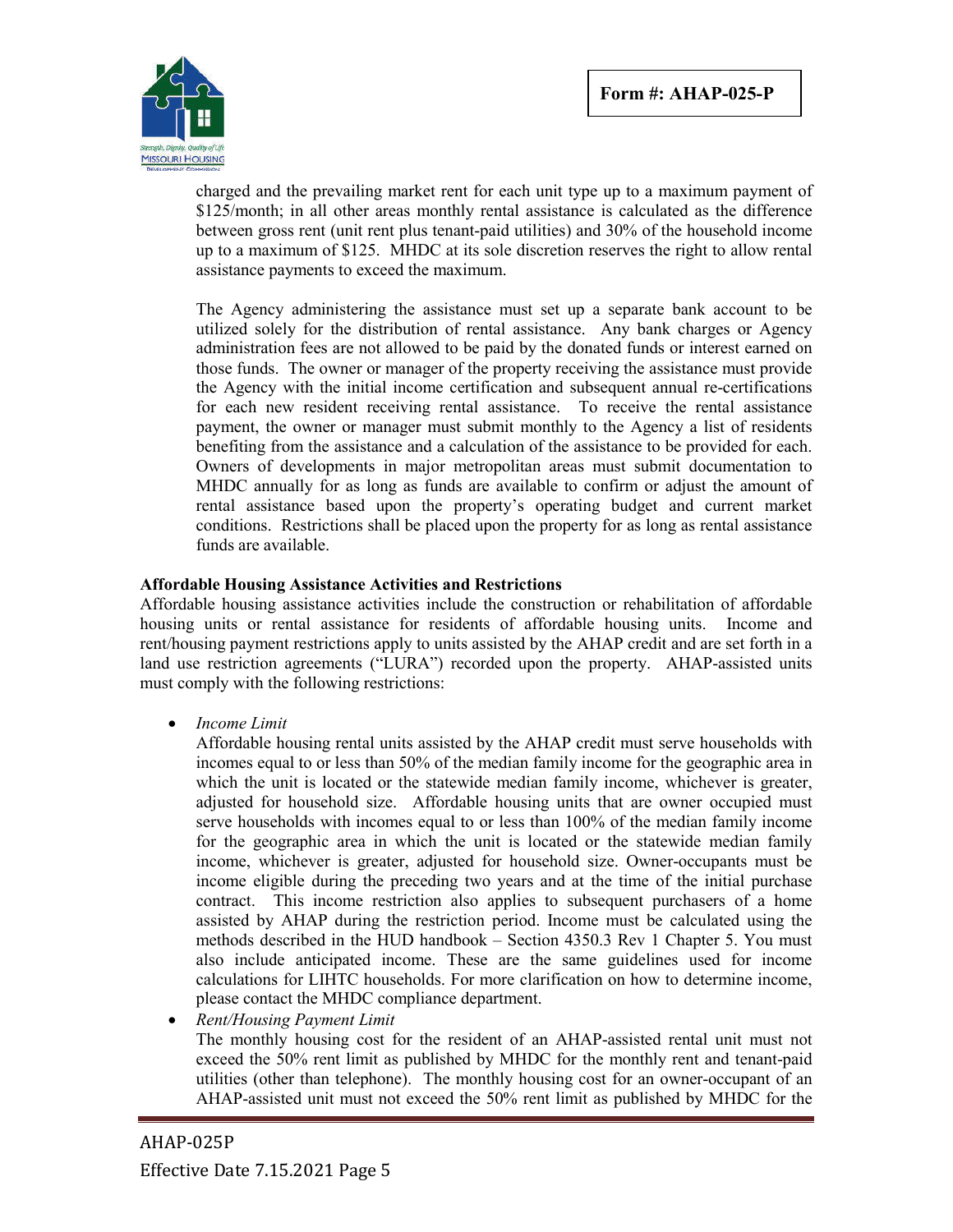

gross monthly mortgage payment including casualty insurance, mortgage insurance, and taxes. This restriction is binding upon the initial and subsequent owner-occupants throughout the restriction period.

 *Owner-Occupant Re-sale Restrictions* During the period governed by the LURA, the sale of an AHAP-assisted unit by an owner-occupant is restricted to a subsequent owner-occupant who meets the income restriction described above. The sales price shall not increase by more than a 5% annual appreciation of the acquisition price to the original eligible owner at the time the tax credits are first claimed.

Please refer to the MHDC AHAP Program Maximum Income/Maximum Rent chart for applicable income and rent limits.

For multifamily rental housing developments, the number of AHAP-assisted units required is based upon the proportion of the total AHAP donation to the total sources of funds. These units must float among all of the units in a property, thereby avoiding potential stigma attached to specific units.

The LURA shall be a lien on the property for a period of ten years. For projects where there are existing residents the LURA will commence on the date of the recording of the LURA. For new construction projects or unoccupied projects undergoing rehabilitation, the LURA will commence on the date of the certificate of occupancy for the first building available for occupancy in the development. In rare circumstances, an Agency may request the release of the LURA prior to the end of the restriction period by completing form AHAP-450 Release of LURA Request Form. MHDC in its sole discretion has the right to approve or deny the request.

#### **Market-rate Housing in Distressed Communities**

A distressed community is defined in RSMo 135.530 and generally describes a municipality or census block group which has a median household income of under 70% of the median household income for the defined area. Distressed communities may be identified at **https://ded.mo.gov/sites/default/files/programs/program-documents/Entirely%20Distressed%20Municipalities.pdf**. The total amount of tax credits used for market-rate housing in distressed communities shall not exceed 30% of the total amount of all AHAP tax credits authorized.

#### **Legal Employment Practices Certifications**

Pursuant to RSMo 285.025, any employer who employs an illegal alien/undocumented worker shall be ineligible for any state-administered tax credit or loan. MHDC, as the administrator of the AHAP tax credit, the Missouri Low-income Housing Tax Credit ("LIHTC"), MHDC Fund Balance loans, and an issuer of tax-exempt bonds allocated by the Missouri Department of Economic Development requires all applicants for these programs to certify their compliance with federal, state, and local hiring laws. Any individual, individual proprietorship, corporation, partnership, firm or association that is found by the director of MHDC to have negligently employed an illegal alien/undocumented worker in this state shall be unable to participation in MHDC's programs for a period of five years following such determination. "Negligent" means that the employer has failed to take the steps necessary to comply with the requirements of 8 U.S.C. 1324a with respect to the examination of an appropriate document or documents to verify whether the individual is an unauthorized alien. The director of MHDC may, in the director's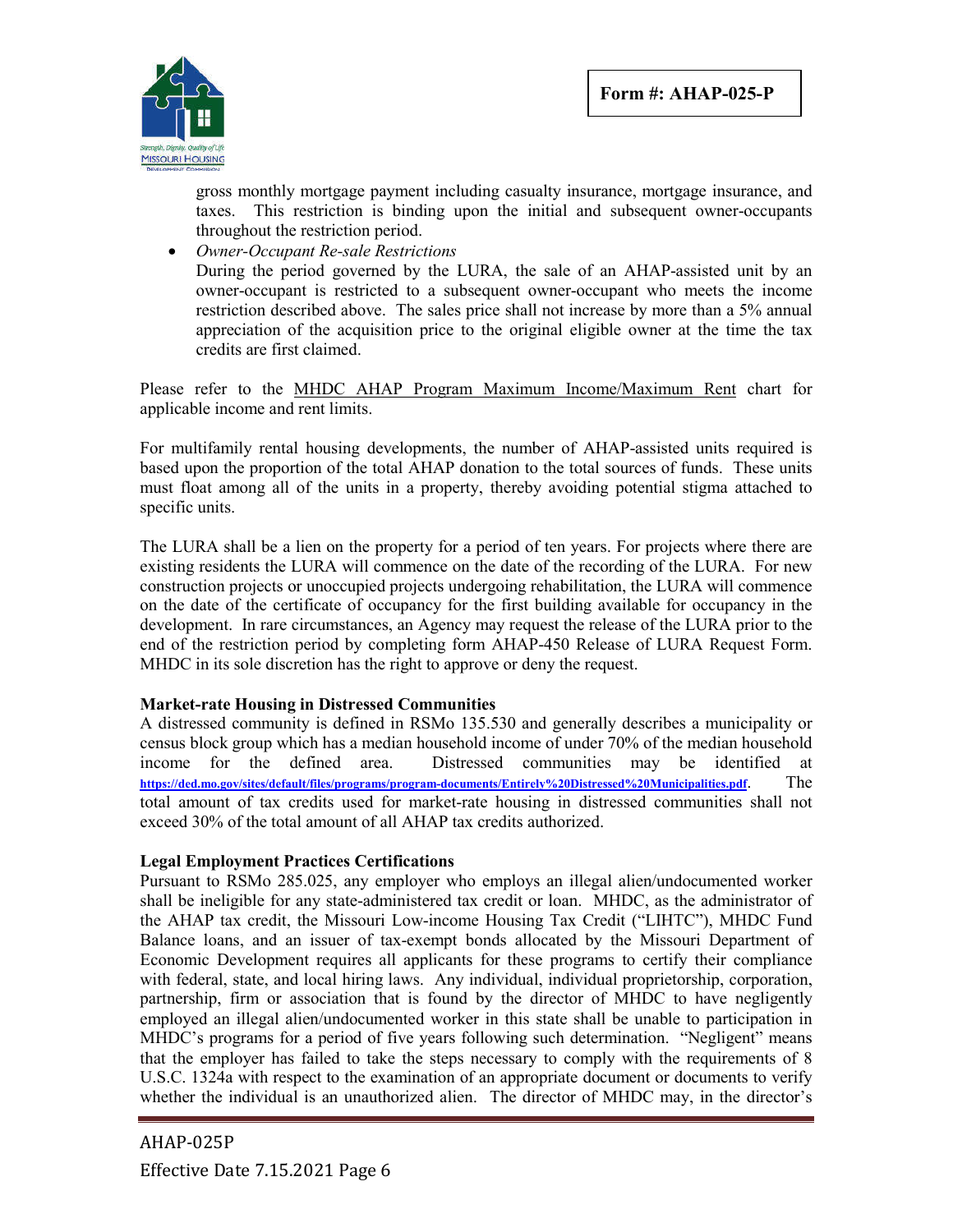

discretion, elect not to bar the employer for a first-time occurrence.

The Agency will be required to certify at application to the above statement, indicating that it employs no illegal aliens in compliance with federal, state and local hiring laws.

Any donor donating services will be required to sign a form AHAP-135 (Affidavit of Worker Eligibility Policy). By completing and signing the form, the donor is attesting that they will not knowingly employ persons who are unauthorized aliens. They also will attest that they will screen all of its employees using E-Verify to ensure that no unauthorized aliens are employed by the donor. As proof, MHDC will require screen shots documenting the donor is an E-Verify registrant.

#### **Recapture**

Allocations of AHAP credit shall only be revoked in the event of intentional fraud by the Donor. However, non-compliance during the restriction period may result in penalties (see section VIII. Compliance).

#### **Restriction for Religious Activities**

Please note that neither AHAP credits nor any State funds may be used for religious activities or to fund primarily religious entities regardless of the activities performed. Religious organizations may establish separate non-religious entities to conduct eligible affordable housing assistance activities. Each applicant must submit its articles of incorporation and by-laws with the AHAP application to ensure compliance with State law.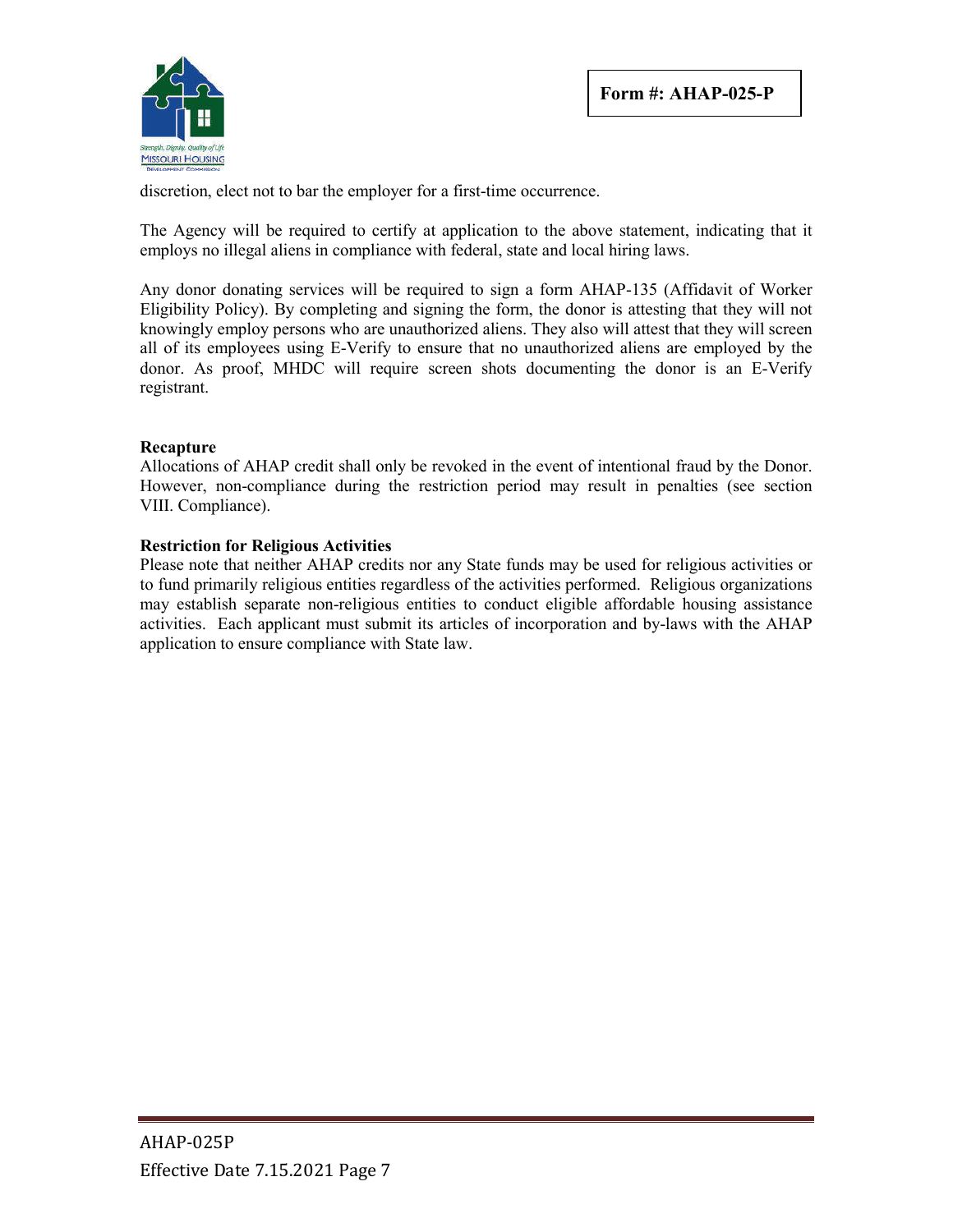

#### **General Process**

The general process for the successful use of the AHAP tax credit program is described below according to the following steps:

- Application Process
- Reservation Process
- Increase Request Process
- Donation Process
- Allocation Process
- Transfer Process
- Compliance Period
- Agency Documentation

## **Amendments to This Guide**

MHDC has the right to establish additional requirements and make amendments to this guide at any time.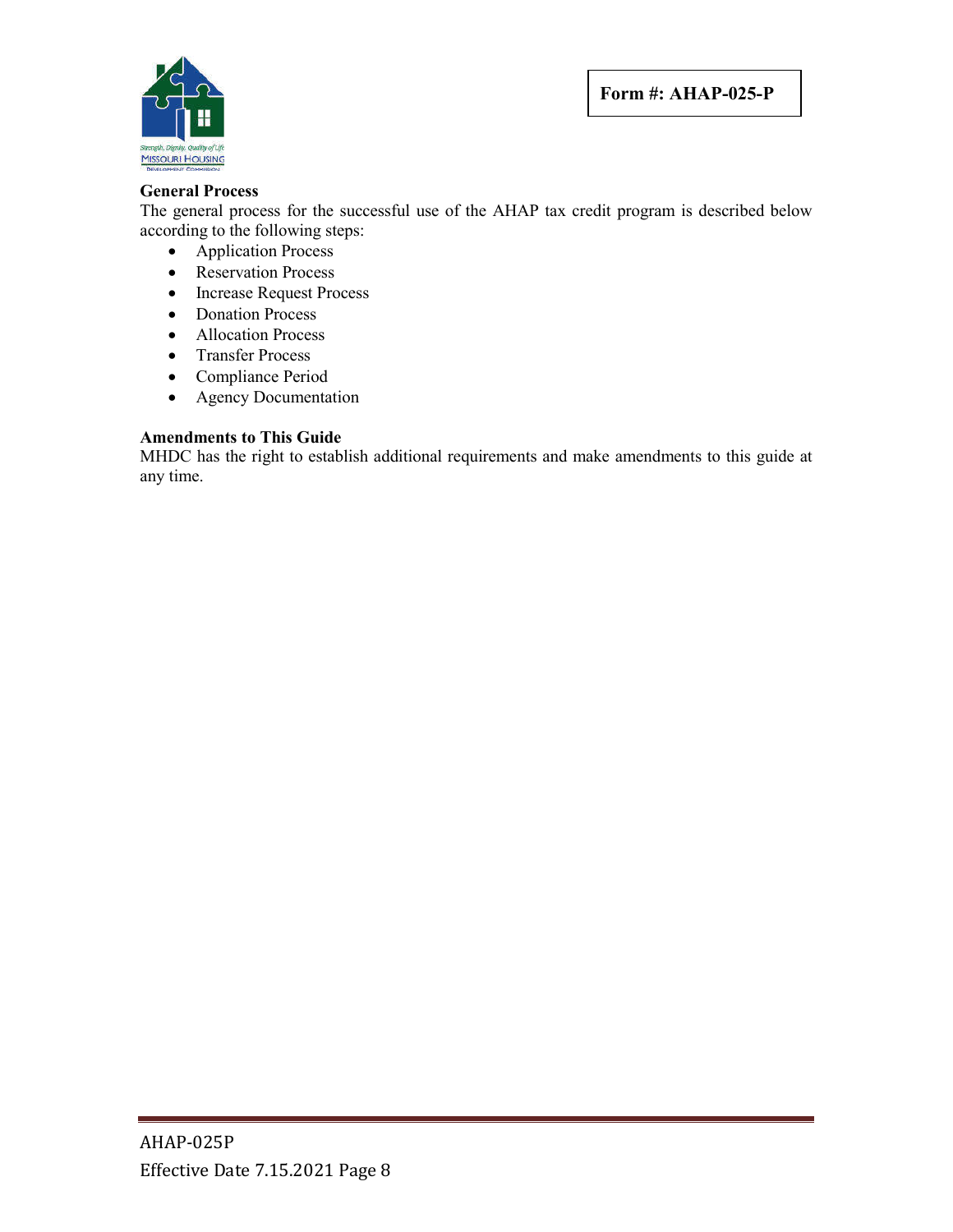

## **II. Application Process**

Applications for AHAP tax credits are executed and submitted by the Agency according to the guidelines and processes below:

- 1. The application changes each fiscal year. Therefore, ensure that the current year's application is submitted otherwise the application will be automatically **rejected**. The application can be obtained at the AHAP website http://www.mhdc.com/rental\_production/ahap/index.htm. *Note:* There is only one application; however, there are sections devoted solely to either Production or Operating Assistance tax credits based on the need of the Agency.
- 2. Applicants must submit:
	- one **executed copy** of the application with all required exhibits;
	- **one copy** of the electronic application in Excel format saved onto a CD (ensure the CD is working and virus-free); and
	- a check for the non-refundable application fee of \$100.
- 3. Applicants must respond to each question and request for documentation noted in the application form (AHAP-100) and checklist. Each answer should be brief, selfsupporting, and not refer to any other area of the application.
- 4. Required exhibits include:
	- a. \$100 non-refundable application fee;
	- b. CD including the completed form AHAP-100 application in Excel format;
	- c. Executed original copy of the application form AHAP-100;
	- d. Non-profit agency information:
		- i. Articles of incorporation;
		- ii. By-laws;
		- iii. Non-profit determination letter (i.e., IRS letter showing tax-exempt status). If the determination letter does not include the Federal Identification number, other proof of the FEIN used in application will be necessary.

Please **highlight** the section of the articles of incorporation or by-laws that address the organization's purpose in providing affordable housing assistance activities or market-rate housing in distressed communities.

- e. Donor information:
	- i. For single-donor proposals, applicants **must** include a letter of intent from the proposed Donor. Such applications submitted without an identified Donor and letter of intent will be considered incomplete applications.
	- ii. For multiple-donor proposals, applicants **must** include pledge letters for any known Donors and a plan and timeline for the receipt of donations, capital campaigns, and any further actions to demonstrate that donations will be received in a timely manner.
- f. Audited annual financial statement for the Agency;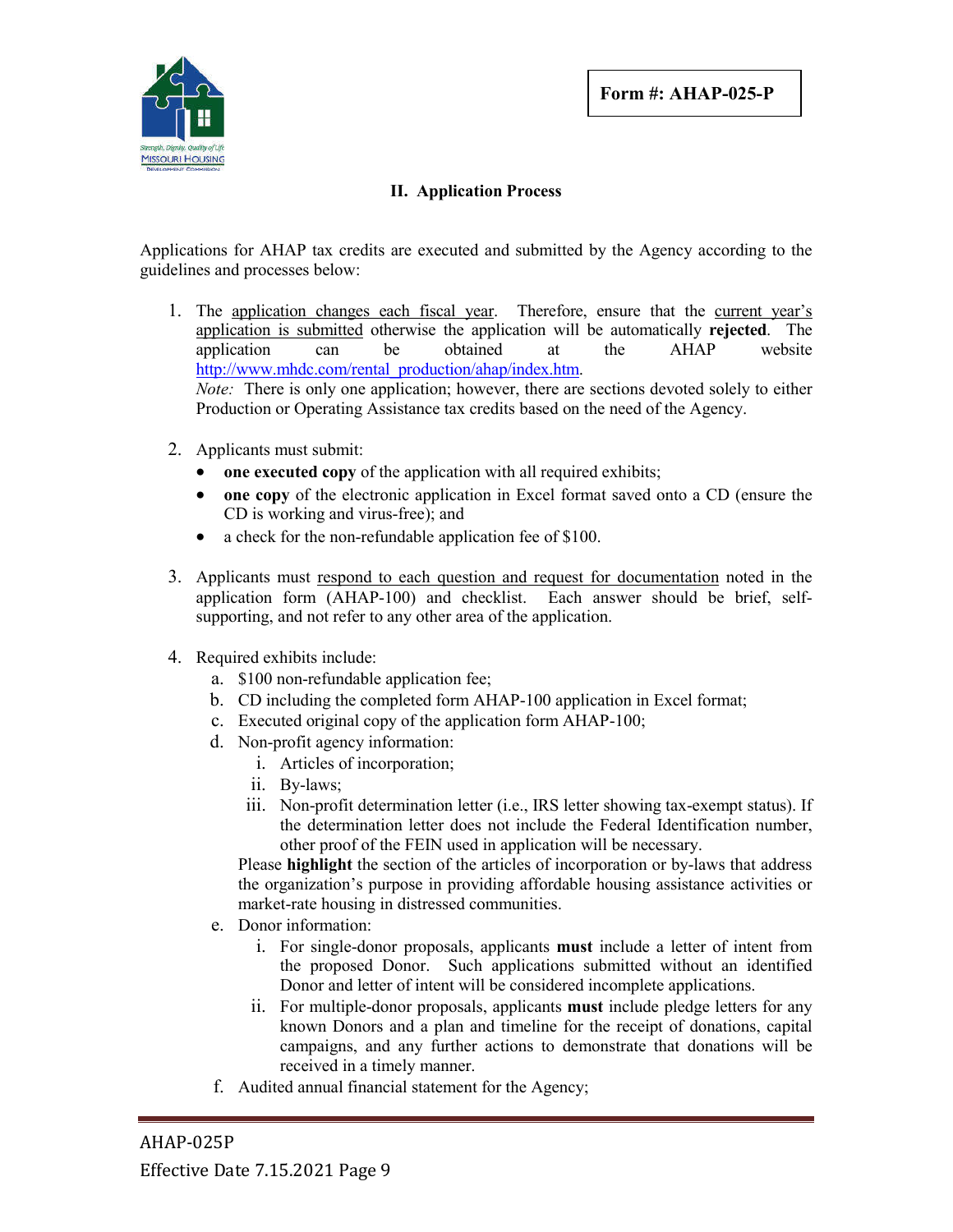

- g. Evidence of site control in the form of a purchase option, contract, warranty deed, or other documentation approved in advance by MHDC for all properties proposed to benefit from the AHAP credit;
- h. Legal description of the properties included in item g;
- i. Site map depicting the location of the properties (viewed in a several-block area, rather than within the context of the entire city);
- j. For properties that will be donated, documentation supporting the fair market value of the properties, in the form of an appraisal (dated within 6 months of the application date) or the most recent property tax assessment, whichever is most recent. Please contact the MHDC staff Market Analysist/Appraiser for proper appraisal methodology concerning properties donated for AHAP credits;
- k. For proposals requesting AHAP credits for the purpose of providing rental assistance to residents, provide the following property-related documentation:
	- i. Rental Assistance Action Plan including the following information:
		- The agency's tenant selection criteria;
		- The neighborhood being served;
		- The time period for which a person or family is eligible for rental assistance;
		- A description of why the program is needed;
		- The estimated amount to be invested in the program;
		- The agency's plan for implementing and monitoring the subsidy program; and
		- A list of all other subsidies being provided to the property.
	- ii. Rent rolls for the most recent three-month period, including:
		- Resident name;
		- Household size and income:
		- Date of lease;
		- Rent charged;
		- Resident rent amount paid;
	- iii. List of comparable properties, including:
		- Property name and location;
		- Total number of units
		- Rent and amenity details;
	- iv. Current operating budget; and
	- v. Most recent audited annual financial statement.

MHDC staff reserves the right to request additional information as needed during the application review process.

5. Submission of the application and all supporting documentation should be sent to:

Missouri Housing Development Commission ATTN: AHAP Department 920 Main St Ste 1400 Kansas City, MO 64105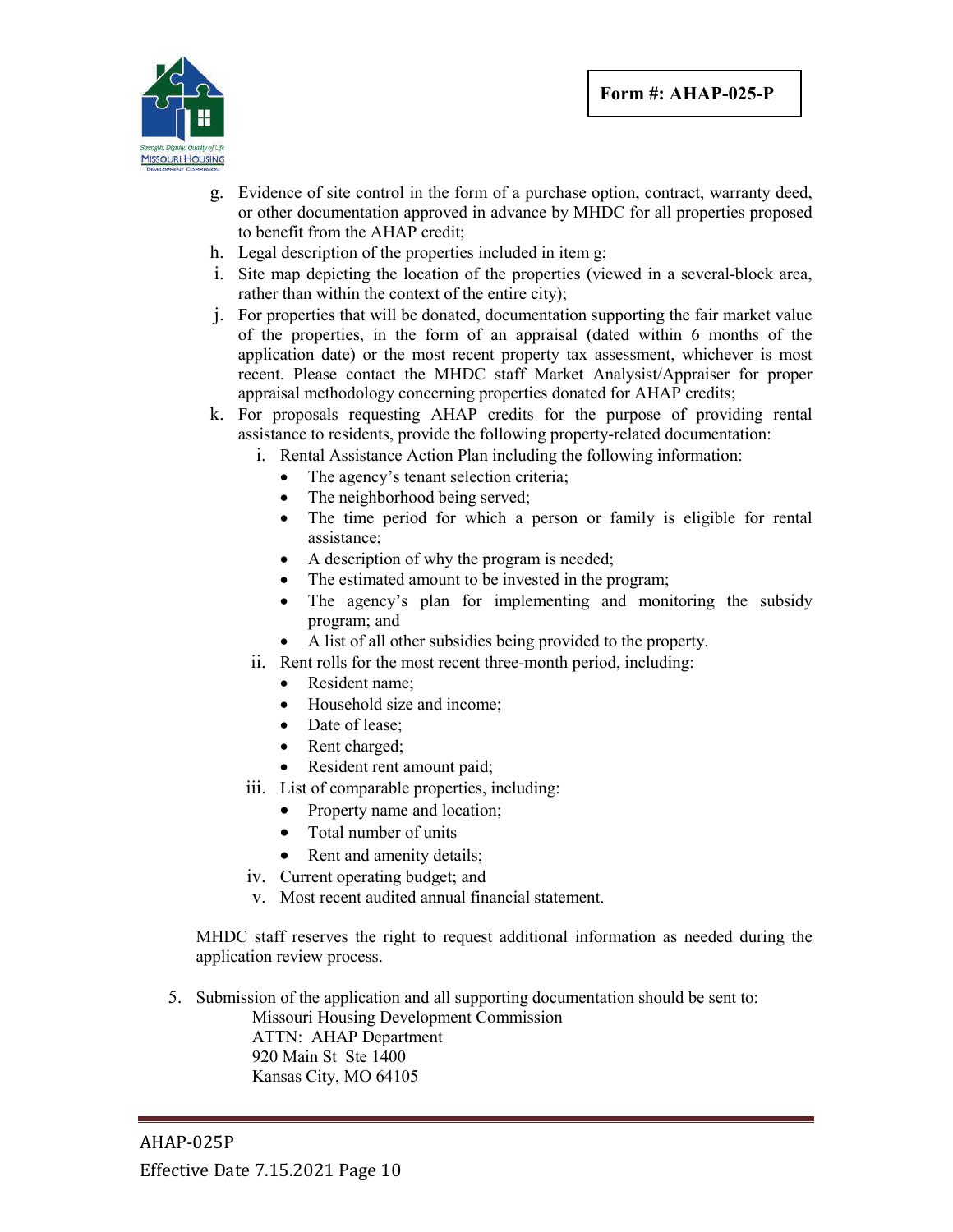

- 6. Production tax credit applications may be submitted at any time throughout the year from Notice of Funding Availability through April 30. This deadline may be extended at the sole discretion of MHDC based upon the availability of credits.
- 7. For all Production Credit applications, MHDC shall notify the state senator, state representative, and chief elected official of the jurisdiction in which the property is located upon receipt of the application unless letter of support from these officials are included within the application. The elected officials will be offered thirty days to comment on the proposal.
- 8. Pursuant to the Tax Credit Accountability Act (RSMo 135.800-135.830), staff will contact the Missouri Department of Revenue to determine if any Agency applicant has outstanding tax liability. In the case of outstanding liability, MHDC will notify the Agency and offer it a grace period of two weeks to cure any outstanding obligations. Remaining liabilities thereafter will cause the application to be rejected.
- 9. MHDC will check with the MO Secretary of State to confirm whether the Agency is in "Good Standing."
- 10. Donations which are eligible for AHAP Production tax credits may not be used for administrative costs incurred by the Agency as a result of applying for and receiving an allocation of AHAP tax credits. Donations may be used to reimburse the Agency for the AHAP application fee and/or reservation fees associated with the AHAP project.
- 11. MHDC review shall include evaluating proposals according to primary and secondary criteria based upon information available at the time of submission.

Primary criteria provide a threshold review. Proposals that do not meet one or more of the thresholds shall be rejected; proposals that meet all threshold items shall proceed to secondary criteria to determine the level of recommendation that is merited.

Primary criteria include: eligibility of the Donor, Agency, and donation; completeness of the application; income qualification of proposed households assisted; proper Agency use of previous AHAP-related donations.

Secondary criteria fall in three categories:

#### Agency Criteria

Agencies will be assessed on past performance with the AHAP program and all other MHDC programs, the ability to fully utilize reservations, a current list of pledges or plans to obtain donations, and demonstrated financial stability.

#### Production Criteria

Requests for AHAP credits will be evaluated according to feasibility, need, leverage, reasonableness, and timing within fiscal year deadlines. Site control is required; proper zoning is highly encouraged. A minimum set-aside of AHAP assisted units is required; applications that designate additional AHAP-assisted units will receive favorable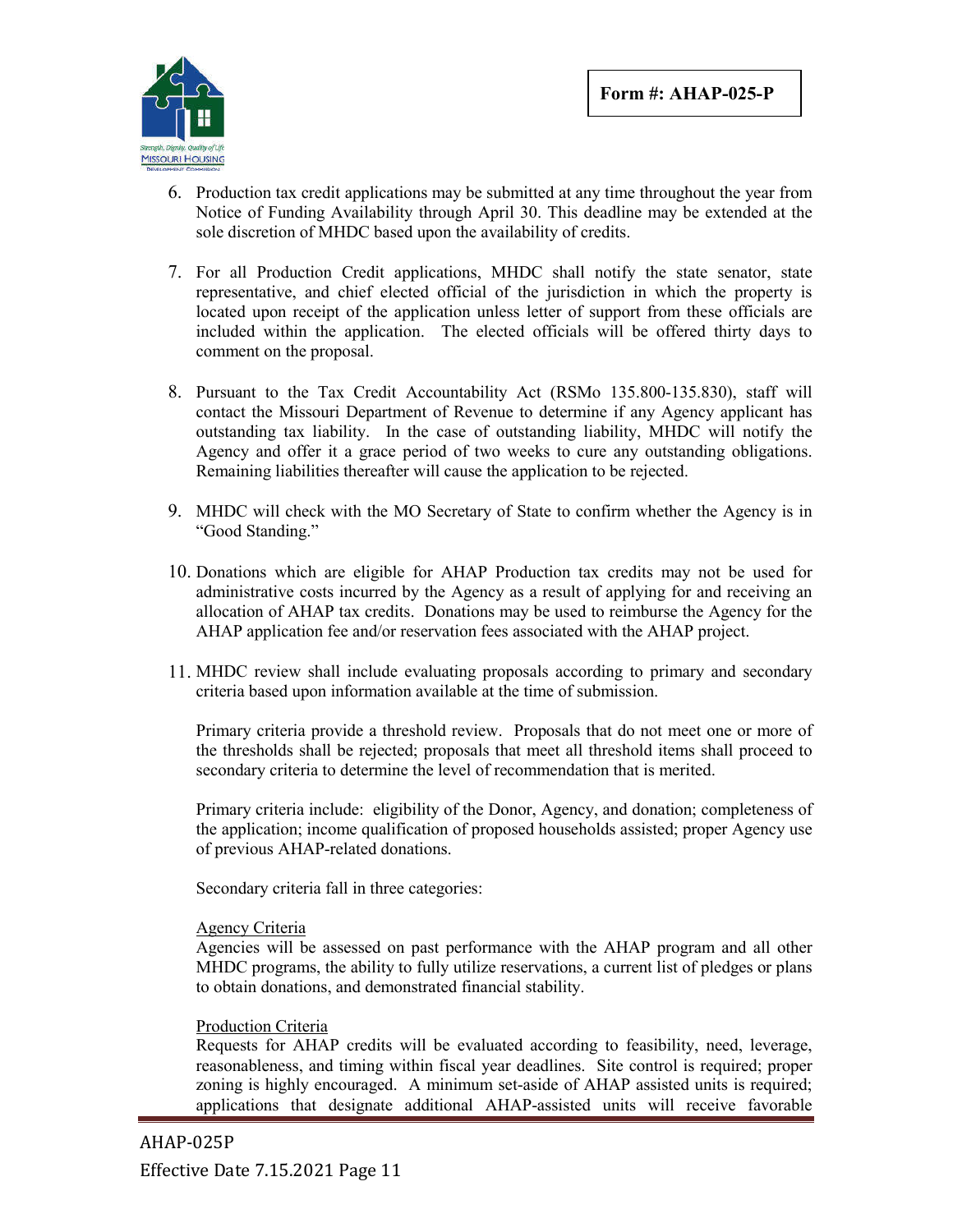

consideration.

- 12. Leverage refers to other sources of funds obtained by the Agency for the proposed development in addition to the donations related to the AHAP request. By leveraging funds Agencies minimize the need for AHAP tax credits, thereby making it possible for MHDC to spread a limited resource among more agencies and developments.
- 13. For Production credit applications related to the acquisition and/or construction/ rehabilitation of affordable multifamily rental properties, Agencies must indicate the number of AHAP-assisted units in the application. AHAP-assisted units must follow the 50% rent and income restrictions (see Affordable Housing Assistance Activities and Restrictions in section I. Key Information), be representative of all unit types (i.e., comparable number of bedrooms and square footages), and float among all units in a property. The number of AHAP-assisted units will be defined in the LURA at the donation stage.

For projects related to new construction or rehabilitation, the minimum number of AHAP-assisted units is calculated by applying a percentage to each unit type that is equivalent to the proportion of the total donation amount to total sources of funds. For projects related to the acquisition of a property to be used for affordable housing, 50% of all units within the building(s) must be AHAP units. MHDC encourages Agencies to set aside more than the minimum number of AHAP-assisted units to provide greater affordability to residents.

- 14. For projects undergoing rehabilitation, in the event any resident(s) of the development are going to be permanently relocated for any reason, the owner shall submit to MHDC relocation plans, procedures and requirements as set forth in Section 523.205 RSMo, as amended.
- 15. For Production credit applications related to rehabilitation that are not receiving a MHDC allocation of low-income housing tax credits, a physical inspection by MHDC staff of the project to determine the reasonableness of rehabilitation expenses will be required during the application evaluation process. MHDC reserves the right to require a scope of work for projects undergoing rehabilitation. MHDC will also require a final inspection after all rehabilitation work has been completed on the project. The Agency is required to notify MHDC when the project is complete.
- 16. For Production credit applications related to rental assistance activities, all residents receiving rental assistance from the donated funds must be income-qualified, and the rent charged to their unit must meet rent restrictions (see Affordable Housing Assistance Activities and Restrictions in section I. Key Information). Therefore, the Agency and development are not required to set aside a specific number of AHAP-assisted units.
- 17. MHDC has the right to accept and reject applications at its sole discretion.
- 18. The application review period will take about 30 days to complete. Staff will proceed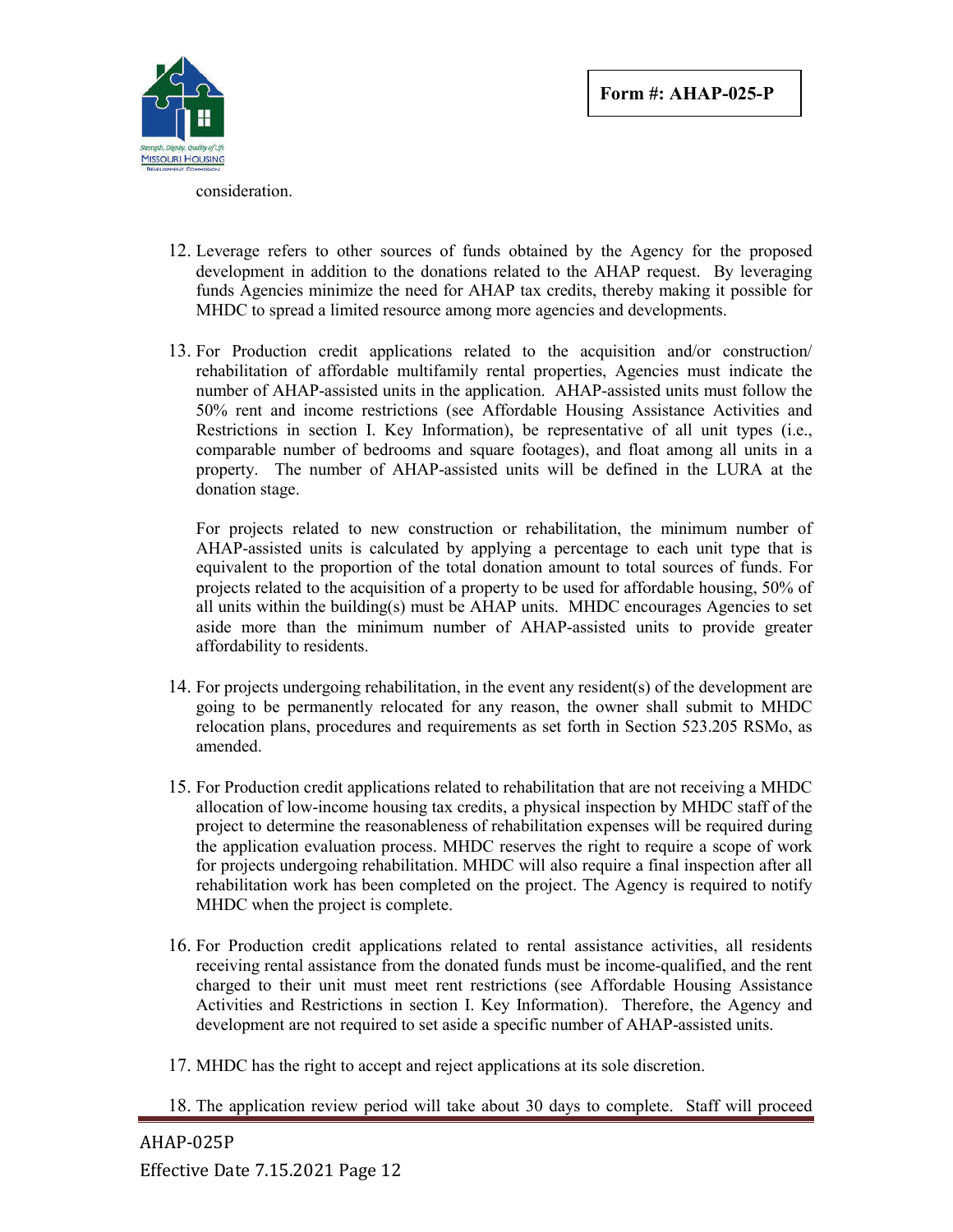

with reservation letters for approved applications or with notification of rejection for applications which are not approved (see section III. Reservation Process).

19. If you experience any issues with the technical aspect of the application (downloading the application, etc) or after reading the FAQ (Form AHAP-050) you have questions about the information requested in the application, please contact *Gus Metz* either by email  $gmetz@mhdc.com$  or via phone (816) 759-6878.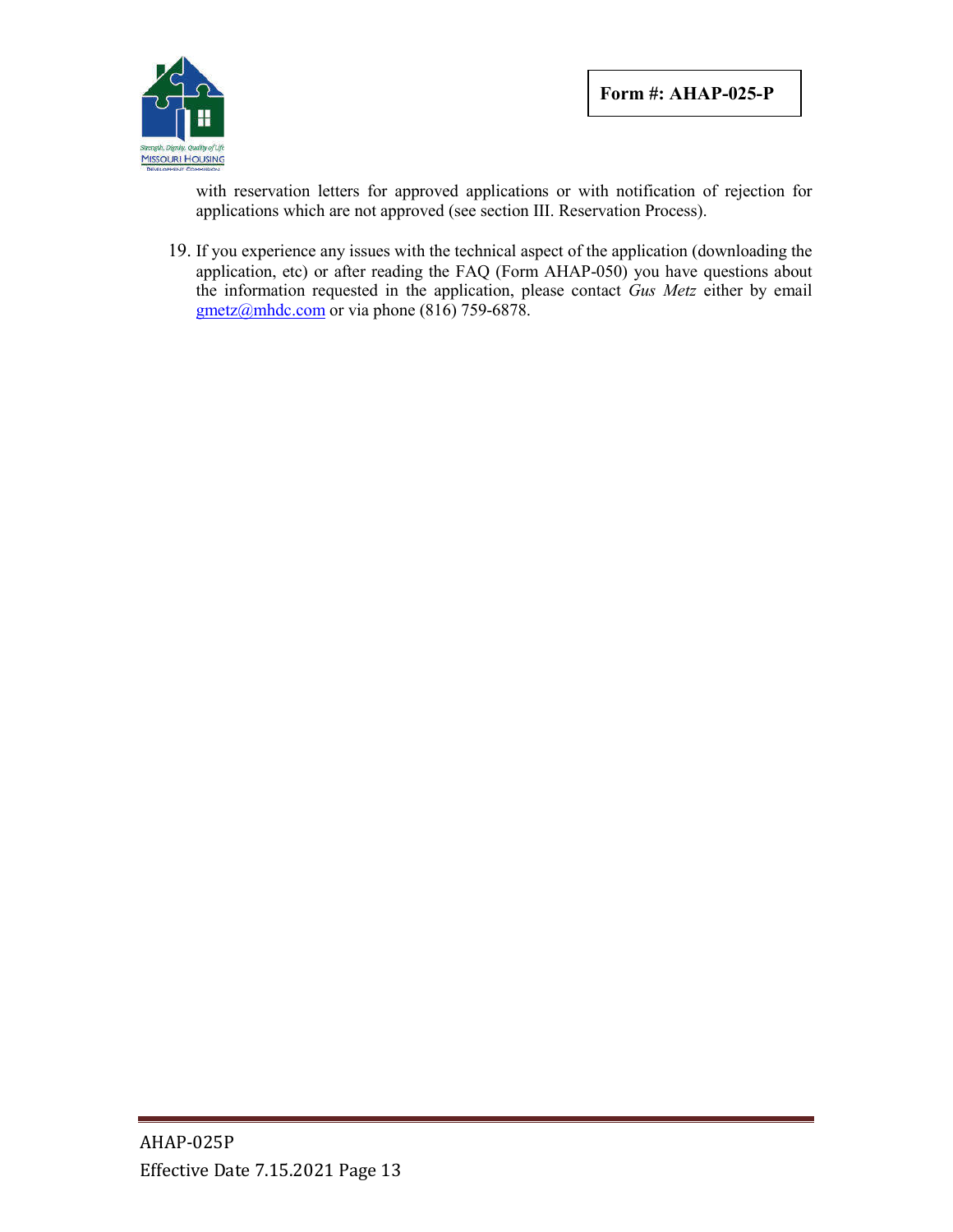

## **III. Reservation Process**

Following the review and approval of successful applications, MHDC shall issue a reservation letter stating the amount of credits reserved and the deadline for obtaining the donation(s).

- 1. MHDC reserves the right to reserve credits in an amount less than the application request.
- 2. Agencies receiving a reservation shall be assessed a fee equal to one-half of one percent  $(\frac{1}{2}\%)$  of the reservation amount and must be remitted to MHDC no later than ten days after the date of the reservation letter.
- 3. The reservation letter will detail the amount of credit reserved, the reservation fee required, and the deadline for the receipt of eligible donations. Donations received before the date of the reservation letter are not eligible for AHAP credits. Reservations for Production credits shall be assigned reasonable deadlines based upon the timeline described in the application and the potential of receiving the donation prior to the end of the fiscal year. Agencies may request an extension to the deadline utilizing the Extension Request Form (AHAP-225). MHDC will take into account the reason for the delay, the likelihood of successfully receiving donation(s) by the requested extension date, and the Agency's past performance in fully utilizing its reservations.
- 4. The Agency shall sign its acceptance of the reservation and return an original copy to MHDC accompanied by the reservation fee. If the Agency rejects the reservation, it should notify MHDC in writing.
- 5. All donations must be received by the Agency by the corresponding deadline outlined in the reservation letter to be applied to the Agency's tax credit reservation. If the donation is related to professional services, the services must be provided between the dates of the reservation letter and the applicable deadline. Pledges or commitments of any type are not sufficient to satisfy reservation deadline requirements.
- 6. When an Agency has been unsuccessful in fully utilizing reservations by the prescribed deadline, MHDC shall send a letter of notification to report the amount of reservation recaptured.
- 7. Agencies with a reservation of Production tax credits tied to multiple donations shall submit a Progress Report (AHAP-200) no later than 30 days prior to the applicable reservation deadline. All Agencies with a reservation of Production tax credits shall be required to submit a Progress Report (AHAP-200) to MHDC within five business days after its reservation deadline to report the final status of eligible donations received as of the close of the reservation period. Failure to file the final report within the prescribed time shall result in the recapture of all AHAP credits that have not been allocated at that date.
- 8. When a Production tax credit is tied to a real estate closing or another event that will take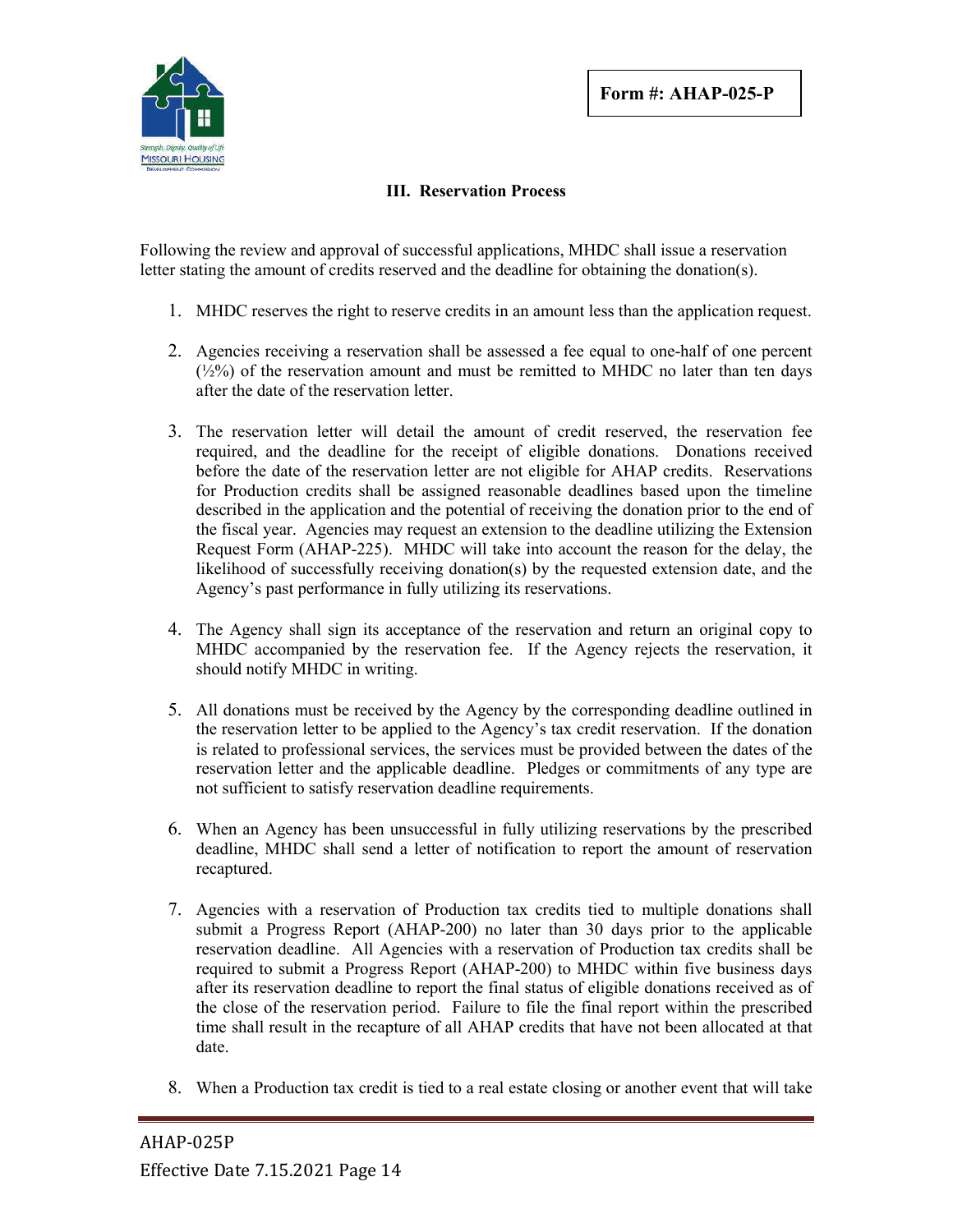

place after the reservation deadline, the donation must be made to the Agency in the form of an escrow prior to the deadline to satisfy reservation requirements. The escrow account must be held at a title company in a separate account for the benefit of the agency and governed by an escrow agreement between the Donor, the Agency, and the title company. The agreement must spell out the conditions for the release of the funds to the Agency and the entity authorized to approve its release, which is typically the Donor. The allocation of credits to the Donor shall not occur until the funds are released from the escrow, which must occur prior to the end of the MHDC fiscal year following the fiscal year in which the credits were reserved. Failure to release the escrow by this deadline shall result in the loss of the reservation.

The Agency shall provide MHDC with a copy of the executed escrow agreement and proof the donation has been made and received at the title company prior to the reservation deadline. When conditions of the escrow have been met and the funds have been released, the Agency must provide MHDC with proof from the title company of the release and an executed Tax Credit Certification form (AHAP-125). The title company shall indicate the date the escrow is released and where the funds were directed (i.e., applied to a closing transaction, construction draw, etc.).

9. When an Agency has been unsuccessful in fully utilizing reservations by the prescribed deadline, MHDC shall send a letter of notification to report the amount of reservation recaptured.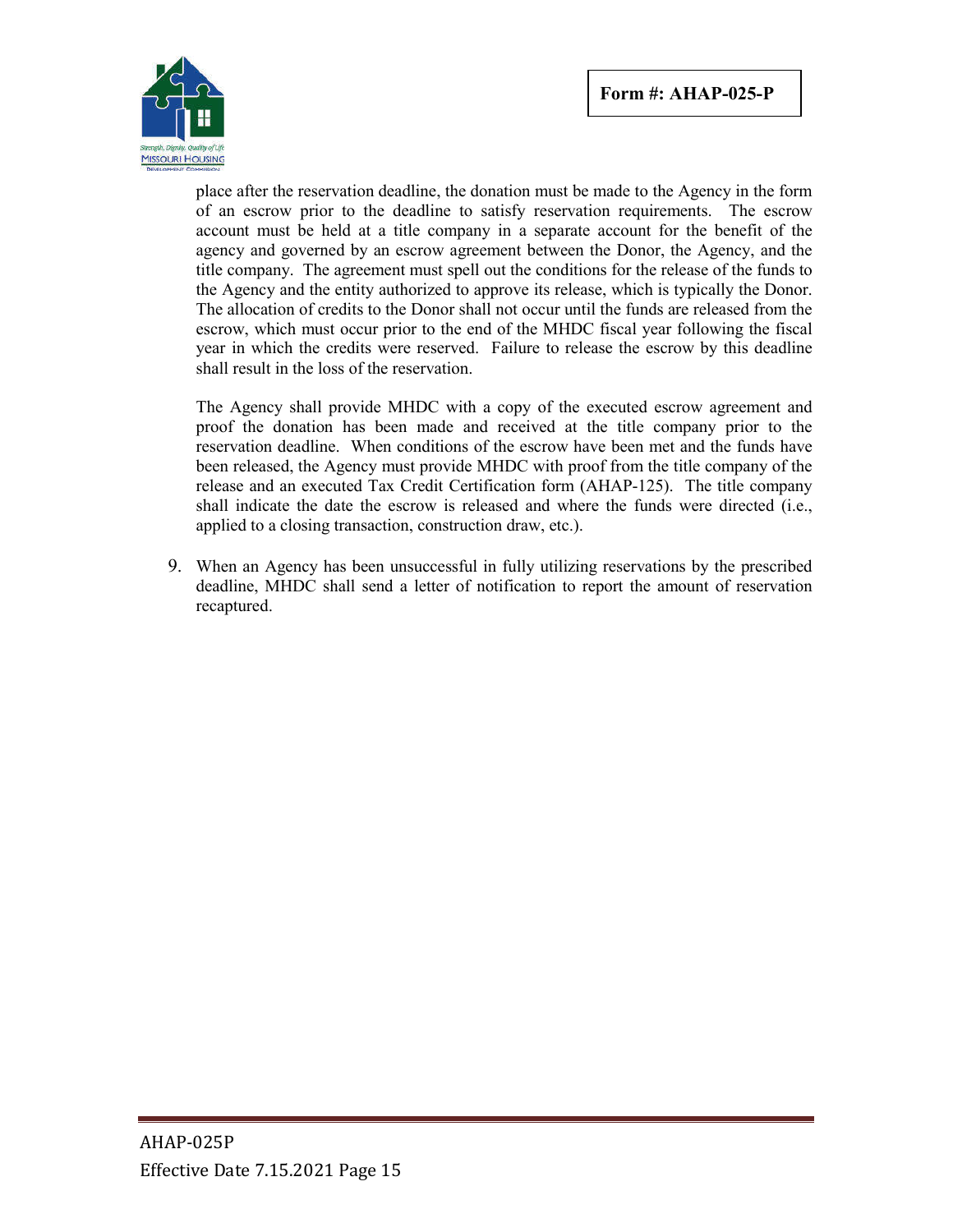

## **IV. Increase Request Process**

MHDC desires complete and effective use of the annual allocation of AHAP credits in order to provide assistance to address the greatest needs throughout the state of Missouri. Near the end of the fiscal year (June 30), staff will assess the amount of unallocated credits and potential need.

- 1. An Agency receiving and successfully utilizing a reservation of Production credits may apply for an additional reservation using the Increase Request Form (AHAP-250) at any time. Reservations that have not been utilized by April 30 and are not extended will be recaptured and made available for final increase requests thereafter. Applicants must identify pledged Donors or demonstrate an action plan to complete donations within the limited time period prior to June 30.
- 2. A fee of ½% of the increased reservation amount will be due from the Agency within ten days of MHDC's approval of the request.
- 3. MHDC reserves the right to reserve credits in an amount less than the increase request.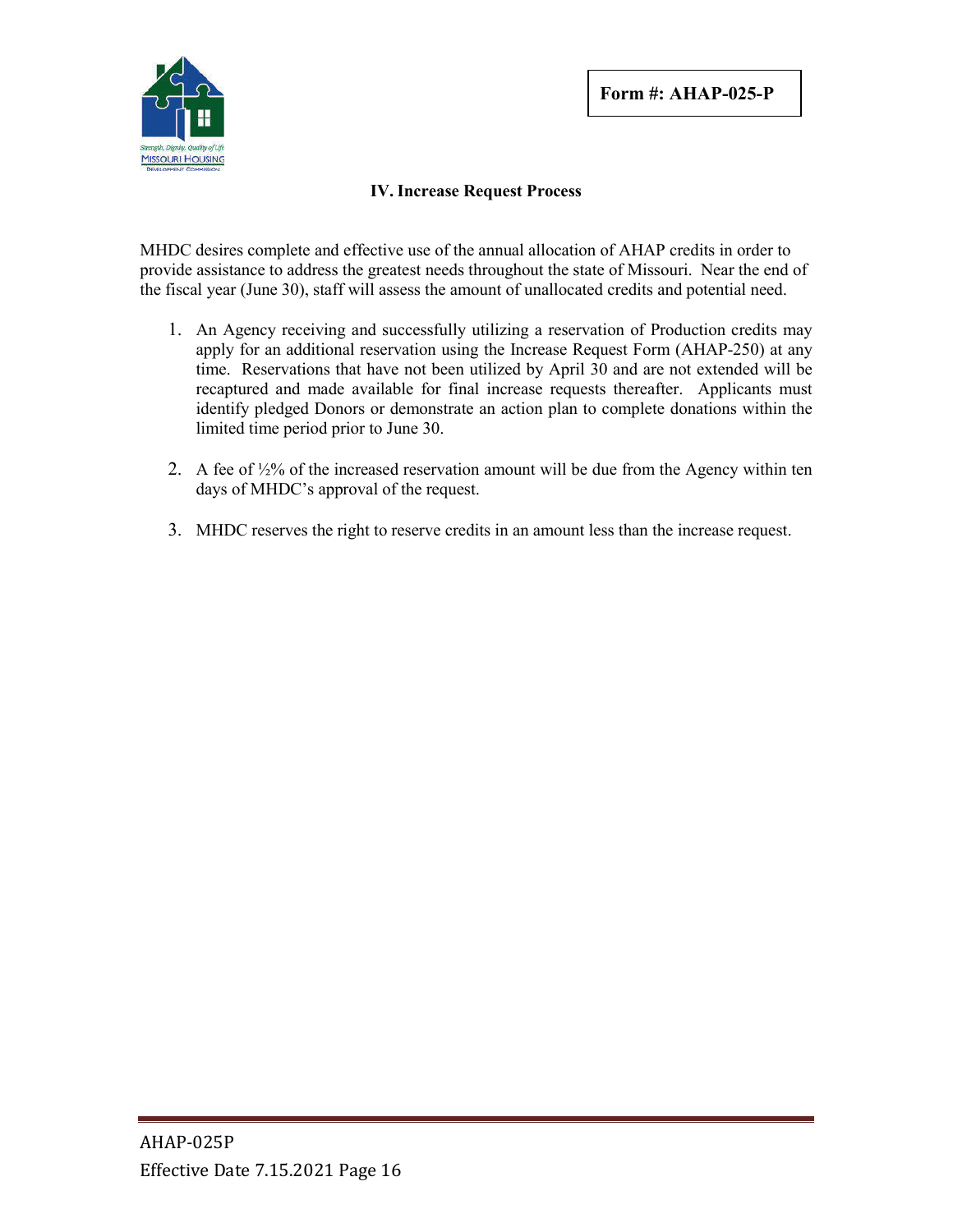

## **V. Donation Process**

Agencies may begin receiving donations eligible for credits on or after the date of the reservation letter issued by MHDC. Please refer to section III. Reservation Process for details about reservation deadlines, status report requirements, potential extensions or recapture of reservations. The AHAP credit cycle is based on MHDC's fiscal year (July  $1 -$  June 30). Imposed deadlines are designed to efficiently utilize all available credits within this timeframe, allowing the final two months to allocate recaptured or unused credits for the use of Agencies demonstrating successful performance with reservations and allocations throughout the current fiscal year. Regardless of the credit type, all eligible donations must be received by June 30 in order to receive an allocation of credits.

- 1. Agencies are responsible for ensuring that the Donor and the type of donation are eligible (see Donor Eligibility in section I. Key Information). Employees of the non-profit that is applying for AHAP tax credits are not eligible to make donations for AHAP credits. However, they are eligible to receive AHAP tax credits through the transfer process.
- 2. Donors have until June  $30<sup>th</sup>$  following the fiscal year in which their donation was made to submit their Tax Credit Certification form. Missouri's fiscal year is from July 1<sup>st</sup> through June  $30<sup>th</sup>$ .
- 3. Once the donation is received, the Agency shall have the Donor complete the Tax Credit Certification form (AHAP-125) which shall be executed by both the Donor and the Agency. The form shall be submitted to MHDC accompanied by proof of the type, amount and date of the donation in a reliable format, including a two-sided copy of the check, stock certificate, invoice, etc. MHDC encourages the filing of this documentation as soon as possible following the donation to facilitate timely recordkeeping and allocation of credits. Agencies can best demonstrate their success in utilizing credit reservations by filing the certification forms and supporting documentation in a timely manner. Please see below for the required documentation for each type of donation.
	- Cash -- Attach a copy of one of the following: front and back of the cancelled check from the donor's account**;** bank statement showing the check transaction; credit card statement to include name of Donor and pertinent charge; money order; or cashier's check. MHDC reserves the right to request additional documentation.
	- Real Estate -- A copy of the deed, executed settlement statement and appraisal must have already been submitted to MHDC.
	- Professional Services -- Attach copies of documents detailing dates of service, type of service performed and associated fees or value for service (i.e., for labor please indicate the hourly rate and amount of time charged for the service). The value of the services donated must not exceed the amount the Donor charges for similar services to the general public in the ordinary course of the Donor's business. The Donor must also submit a Services Affidavit (AHAP-130) certifying to the appropriateness of the charges and acknowledging the penalty for providing false information, an Affidavit of Worker Eligibility Policy (AHAP-135) and proof that the donating entity is a registrant of E-Verify (for further details, refer to #6 below).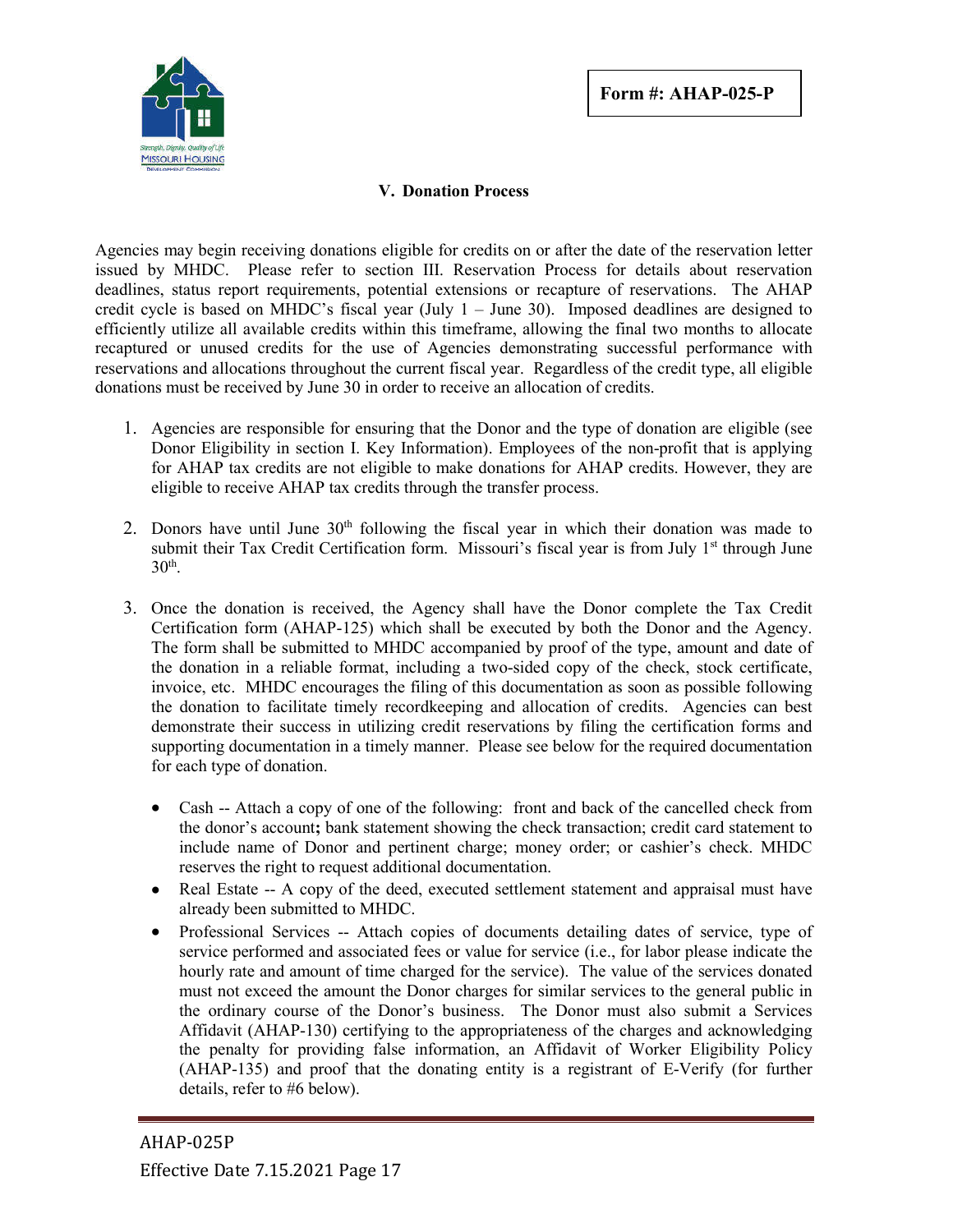

- Materials/Products -- Attach a copy of the invoice or other documentation showing the cost for the product and the name of the Donor. The value of the materials donated must not exceed the amount the Donor charges for similar materials to the general public in the ordinary course of the Donor's business. The Donor must also submit a Services/Materials Affidavit (AHAP-130) certifying to the appropriateness of the charges and acknowledging the penalty for providing false information.
- Stocks -- Attach documentation of the transfer of stocks or bonds from the Donor to the Agency, indicating the name of the securities, number of shares, date of transfer and market value on the date of the transfer. Documentation by brokerage statement must include the Donor's name. MHDC calculates the value of stock donations based on the transfer date (this may be different from the date the stock is sold by the agency) and based on the average high and low price on the transfer date.
- 4. Evidence of ownership of the site is required in the form of a warranty deed or owner's title policy.
- 5. Donations of equipment or materials may not be stored at an off-site location.
- 6. For donations of services, the donor will be required to sign a form AHAP-135 (Affidavit of Worker Eligibility Policy). By completing and signing the form, the donor is attesting that they will not knowingly employ persons who are unauthorized aliens. They also will attest that they will screen all of its employees using E-Verify to ensure that no unauthorized aliens are employed by the donor. As proof, MHDC will require screen shots documenting the donor is an E-Verify registrant.
- 7. For donations of property under the Production credit program (acquisition applications), the Tax Credit Certification form must be accompanied by an appraisal reflecting the fair market value of the property and the HUD 1 settlement statement from the transfer of the real estate demonstrating the sale price. The appraisal must be prepared by an independent licensed or certified (as appropriate) third-party appraiser unaffiliated with either the seller or the purchaser and dated within six months of the donation date.

Based on the nature of the real estate being considered for donation, the appraisal report must be signed by an individual licensed or certified to appraise the property according to Missouri law, which can be found here:

http://www.sos.mo.gov/cmsimages/adrules/csr/current/20csr/20c2245-9.pdf

For real estate appraisals requiring development by a state-certified appraiser, the donor must select the appraiser from the MHDC approved appraiser list found on the MHDC website.

MHDC will review the appraisal and reserves the right to require the Agency to order a second appraisal, or MHDC will order its own appraisal at the expense of the Agency. The amount of the donation is based upon the difference between the fair market value and the actual proceeds. The real estate appraisal submitted for AHAP donation consideration must be developed to IRS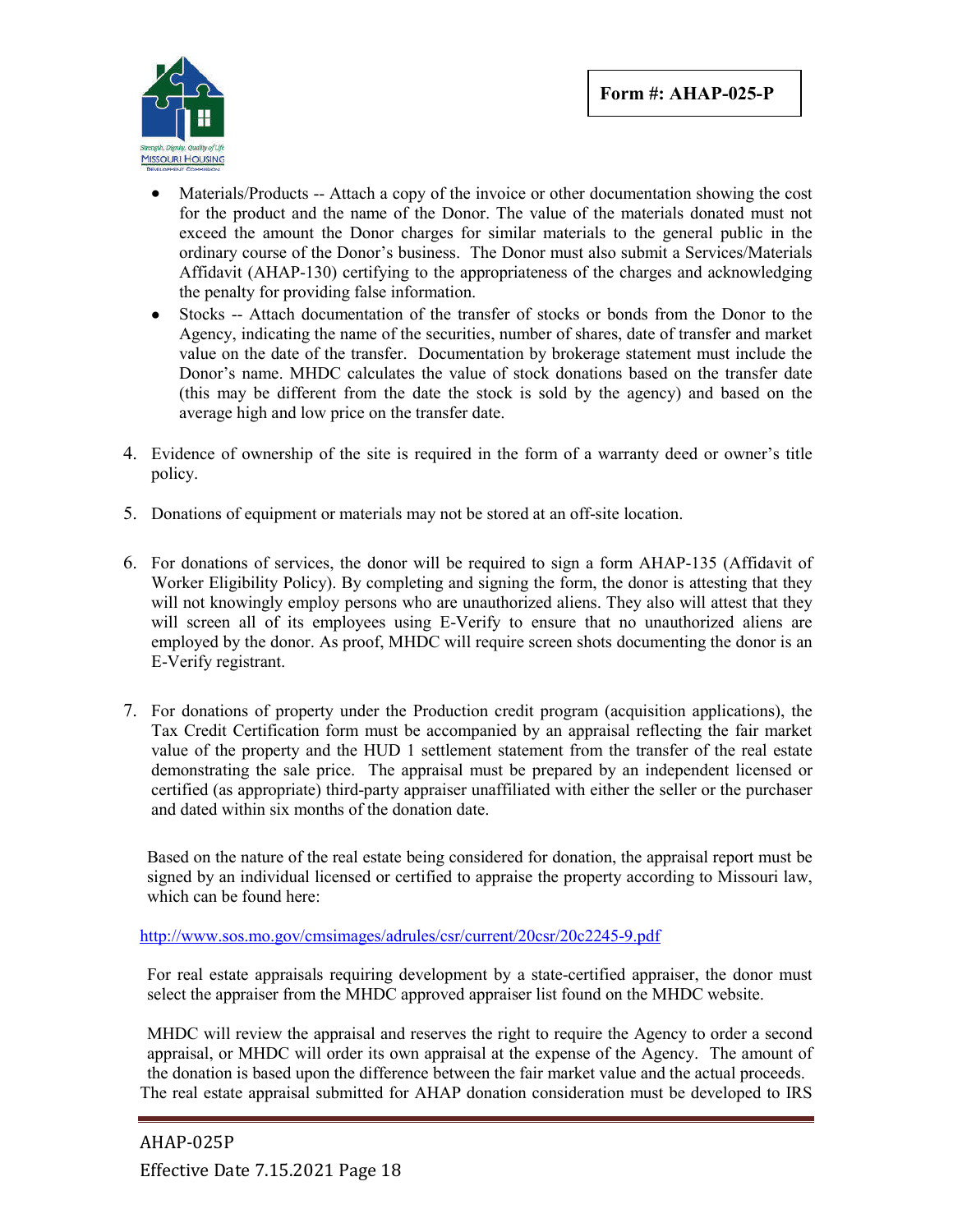**Form #: AHAP-025-P**



appraisal guidelines. These guidelines can be found here:

http://www.irs.gov/publications/p561/ar02.html

or here:

https://www.irs.gov/irm/part4/irm\_04-048-006.html

*Further appraisal guidelines affecting real estate appraisals submitted to MHDC for consideration for an AHAP donation are as follows:*

If the subject is a vacant site, then appraise to market value with no consideration to tax credits or other non-market financing. If the site is to be encumbered with a use restriction, the restriction should be discussed and the effect of that restriction (if any) should be reflected in the final value conclusion.

If the subject is an operating Section 8 property, the appraisal should estimate market value using market rents, expenses and cap rate. The value should not consider any extra value created by special financing. This approach estimates the fee-simple value of the real estate.

If the subject is a vacant building or ahs less than one year left on any lease, use market rent.

If the subject is Rural Development or LIHTC, use the existing rents (tempered with market data if the leases are of short duration) since that is what the buyer would require. Expenses should be based on historical data if the property has been operating in a stabilized manner.

The report should include MHDC as an intended user, correctly proclaim the function/purpose of the appraisal for a real estate donation and not contain any language referring to FNMA, mortgage loans and the like.

- 8. When there is an identity of interest between the Donor and the Agency or the property(ies) receiving the benefit of the donation, MHDC reserves the right to request the Tax Credit Certification form be accompanied by an opinion from a tax attorney on the eligibility of the donation as a charitable contribution for federal tax purposes.
- 9. Donations which are eligible for AHAP Production tax credits may not be used for administrative costs incurred by the Agency as a result of applying for and receiving an allocation of AHAP tax credits. Donations may be used to reimburse the Agency for the AHAP application fee and/or reservation fees associated with the AHAP project.
- 10. A Land Use Restriction Agreement ("LURA") shall be prepared by MHDC on or about the date of donation. If multiple donations are received, the LURA shall be prepared upon receipt of documentation of the first donation. The LURA shall restrict the use of the property for a period of ten years as follows:
	- a. For multifamily rental properties, income and rent limits shall apply to all AHAP-

AHAP-025P Effective Date 7.15.2021 Page 19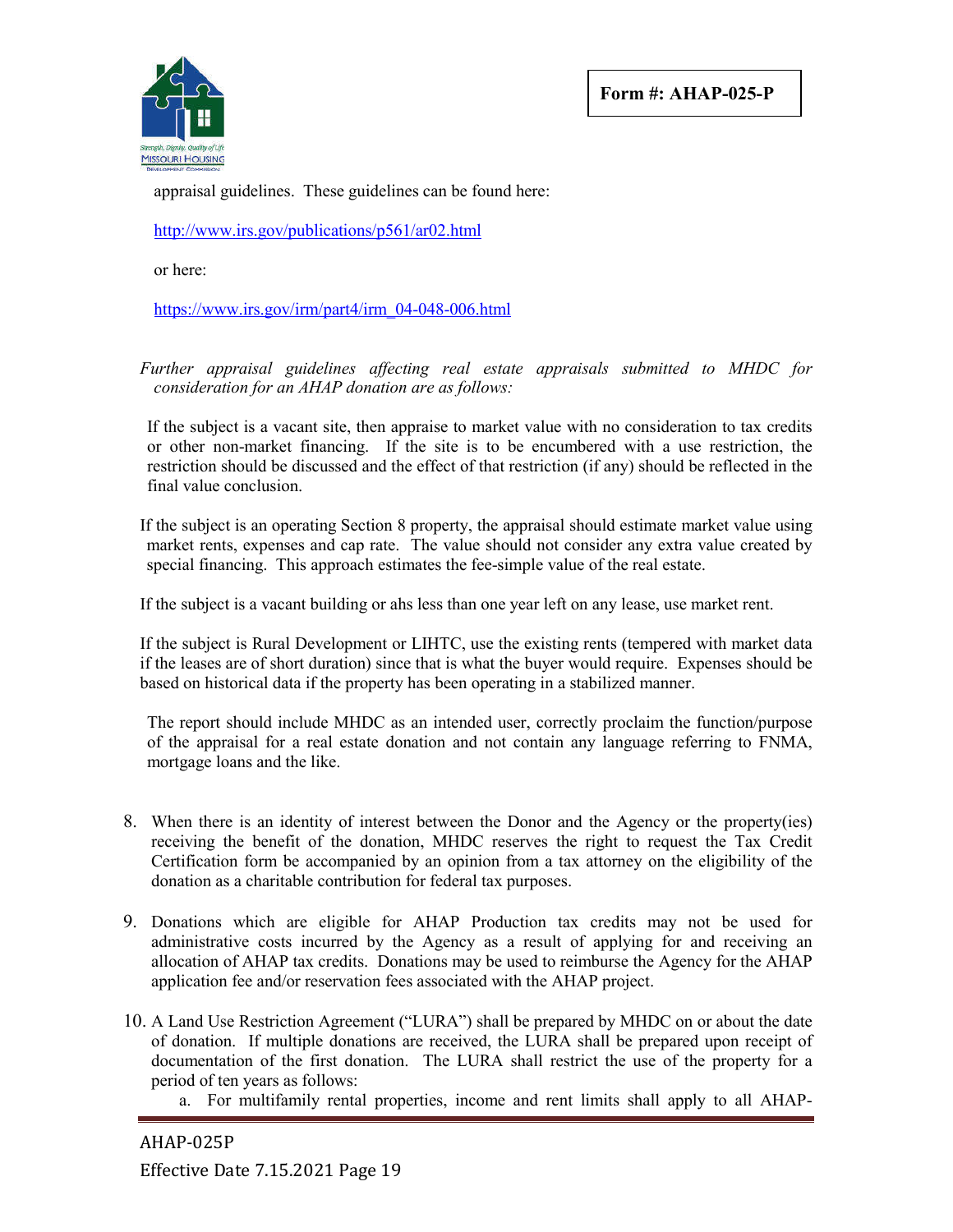

assisted units quantified in the LURA.

- b. For single-family for-sale properties, income limits and affordability of mortgage payments shall apply to the initial and subsequent buyers of the homes, and a cap on the sales price shall apply.
- c. For emergency shelters or transitional housing units, the property shall be restricted to the affordable housing assistance activities to be provided to the target population as described in the application.
- d. For properties utilizing the donated funds as rental assistance, the LURA shall restrict the property to provide rental assistance to residents qualifying at the income restrictions noted previously until the rental assistance fund is depleted.

If the same property receives additional credits in succeeding years, the LURA shall be amended as needed to extend the restriction period or increase the number of AHAP-assisted units or a new LURA may be placed upon the property.

- 11. If the LURA states that its effective date is the date the first certificate of occupancy (CO) is issued on the project, the Agency must provide the CO to MHDC immediately after receiving it. MHDC will then notify the Agency of the date the LURA's 10 year compliance period is considered to commence. The LURA will be sent to the Agency for signature along with specific processing instructions. The Agency must sign the LURA, have it notarized and return it to MHDC with a check in the amount requested by MHDC for the recording fee. After the LURA is recorded and returned to MHDC by the recorders office, MHDC will forward a copy to the Agency.
- 12. Recording of and modification to the LURA are the responsibility of the Agency. LURAs have a specific time frame and do not require release, however if the agency requests a release of LURA, this fee is the responsibility of the agency.
- 13. If the non-profit makes a capital contribution from a donation in the form of a loan to a project, MHDC has the right to require a Restricted Fund Agreement between the owner of the project, the non-profit and MHDC. Instances where this requirement would be enforced may include, but are not limited to: when an identity of interest exists between the donor or the non-profit and the ownership entity of the project or when the non-profit is affiliated to the developer of the project. This Restricted Fund Agreement will stipulate that any payments on the AHAP loan to the non-profit will be held by MHDC in an account. Monies from this account may be used for but are not limited to: operating expenses; replacement expenses or service enrichment expenses. MHDC must approve any requested withdraws from this fund.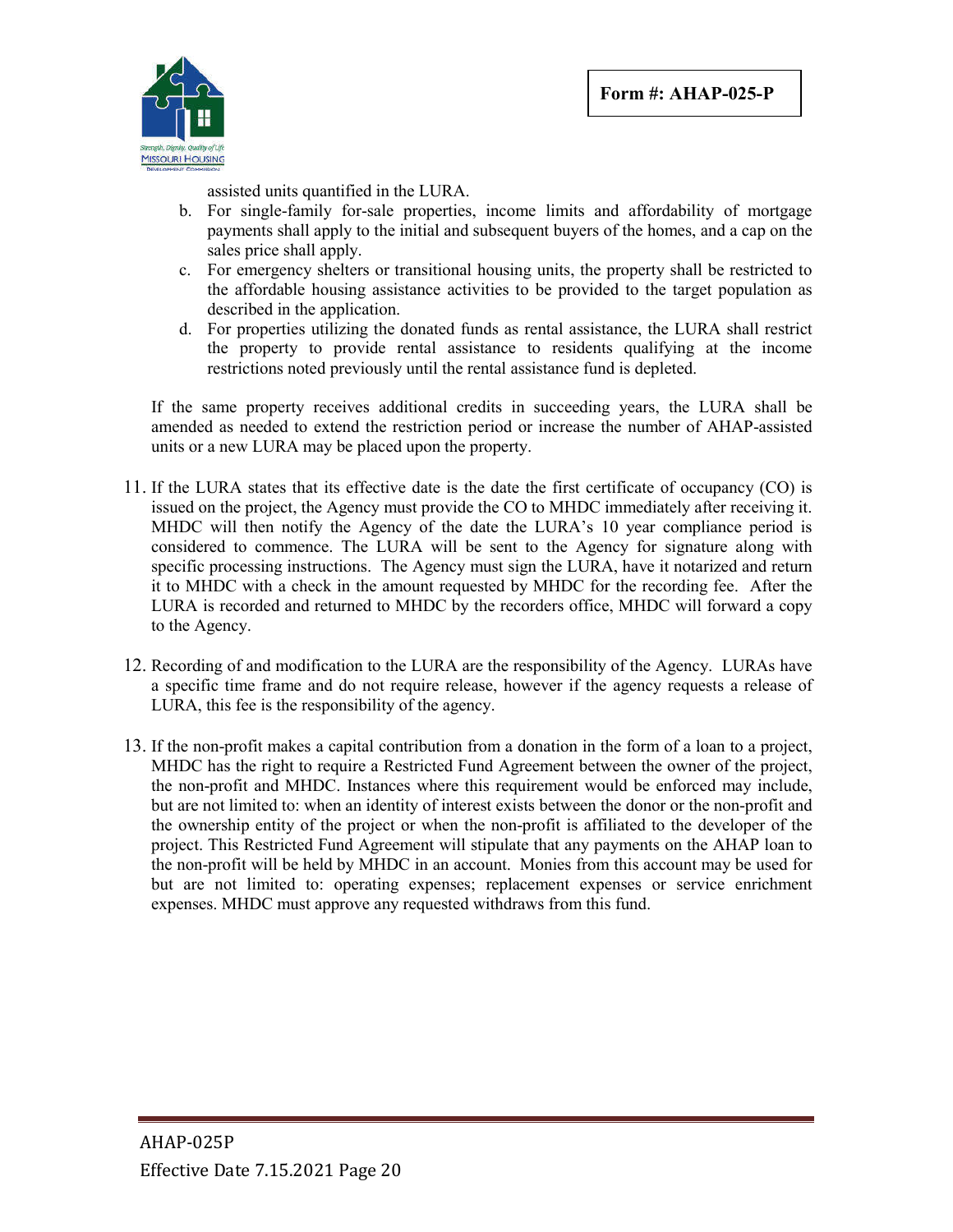

## **VI. Allocation Process**

Once MHDC has received documentation that a donation has been made, it will review the paperwork for eligibility, accuracy and completeness and conclude the allocation process.

- 1. Required documentation includes:
	- Completely executed Tax Credit Certification form (AHAP-125);
	- Proof of donation in the form of a two-sided copy of the check, stock certificate, invoice, etc.;
	- Evidence of ownership of the development site;
	- Escrow Agreement, if applicable (see section III. Reservation Process);
	- Appraisal and HUD 1 settlement statement (donations of property);
	- Attorney's tax opinion (Identity of Interest, see section V. Donation Process); and
	- Recorded LURA forwarded from the Recorder's Office.
- 2. MHDC shall complete the upper right-hand corner of the Tax Credit Certification form approving the allocation of credit to the listed Donor. The original form shall be sent to the Department of Revenue or the Department of Insurance as applicable for their reference at the time the credit is claimed. MHDC shall also forward copies of the completed form and a benefit record to the Donor for their files.
- 3. A replacement benefit record can be obtained by the donor by completing an AHAP-127 Request for Reissuance of AHAP Benefit Certification and mailing in the original notarized form to the Kansas City MHDC office. The benefit record will only be reissued to the donor by mail. MHDC will not provide information to any third party.
- 4. If intentional fraud by the Donor is discovered in the application or donation process, any credit allocation made shall be revoked, and the Agency and/or Donor as the case may be shall be barred from future participation in the AHAP process.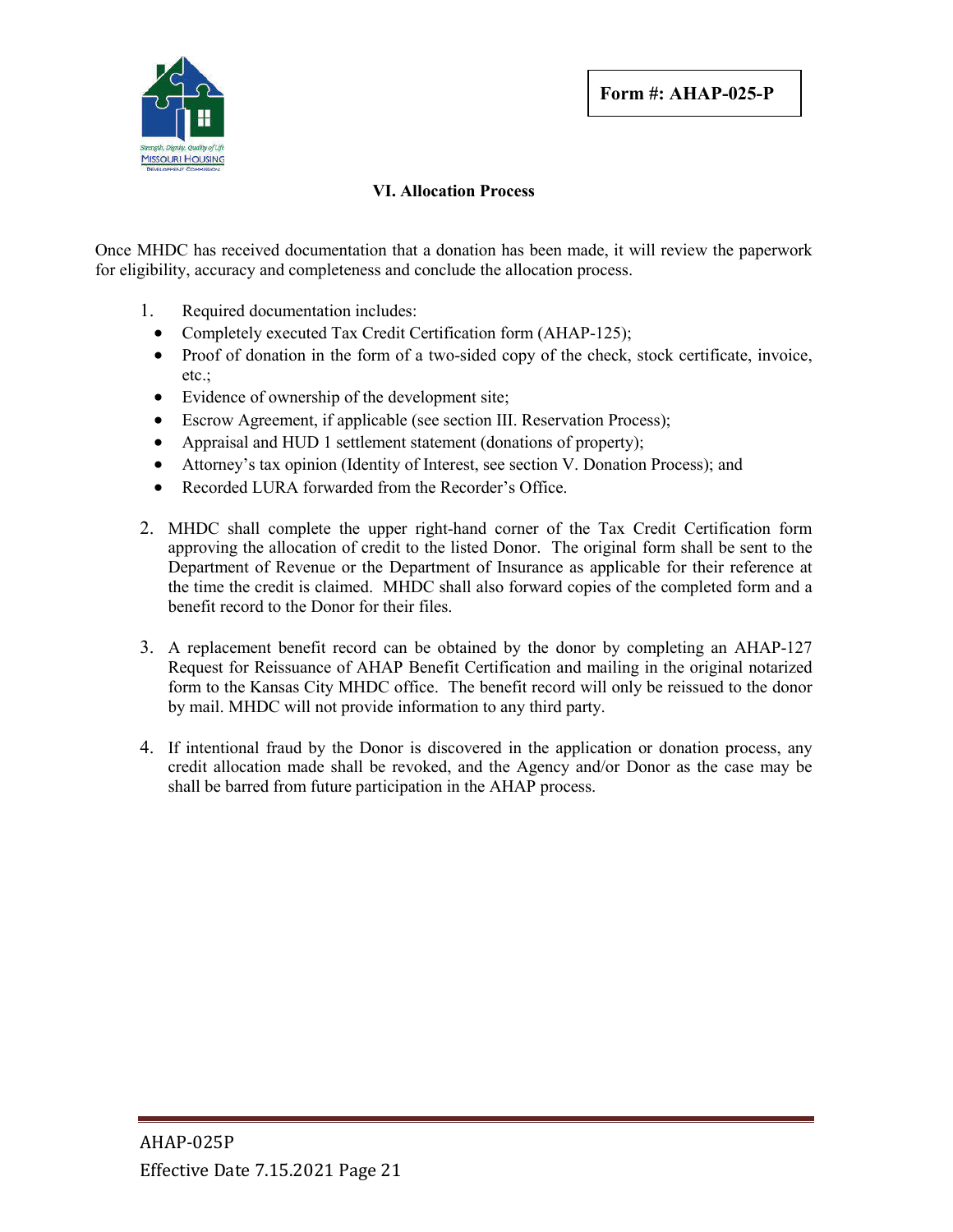

## **VII. Transfer Process**

Donors may transfer the allocated credits to any individual or entity upon MHDC's review and approval of the executed Missouri Transfer Form MO-TF (AHAP-275) which provides the details of the transaction. There are no limits on the transfer of credits.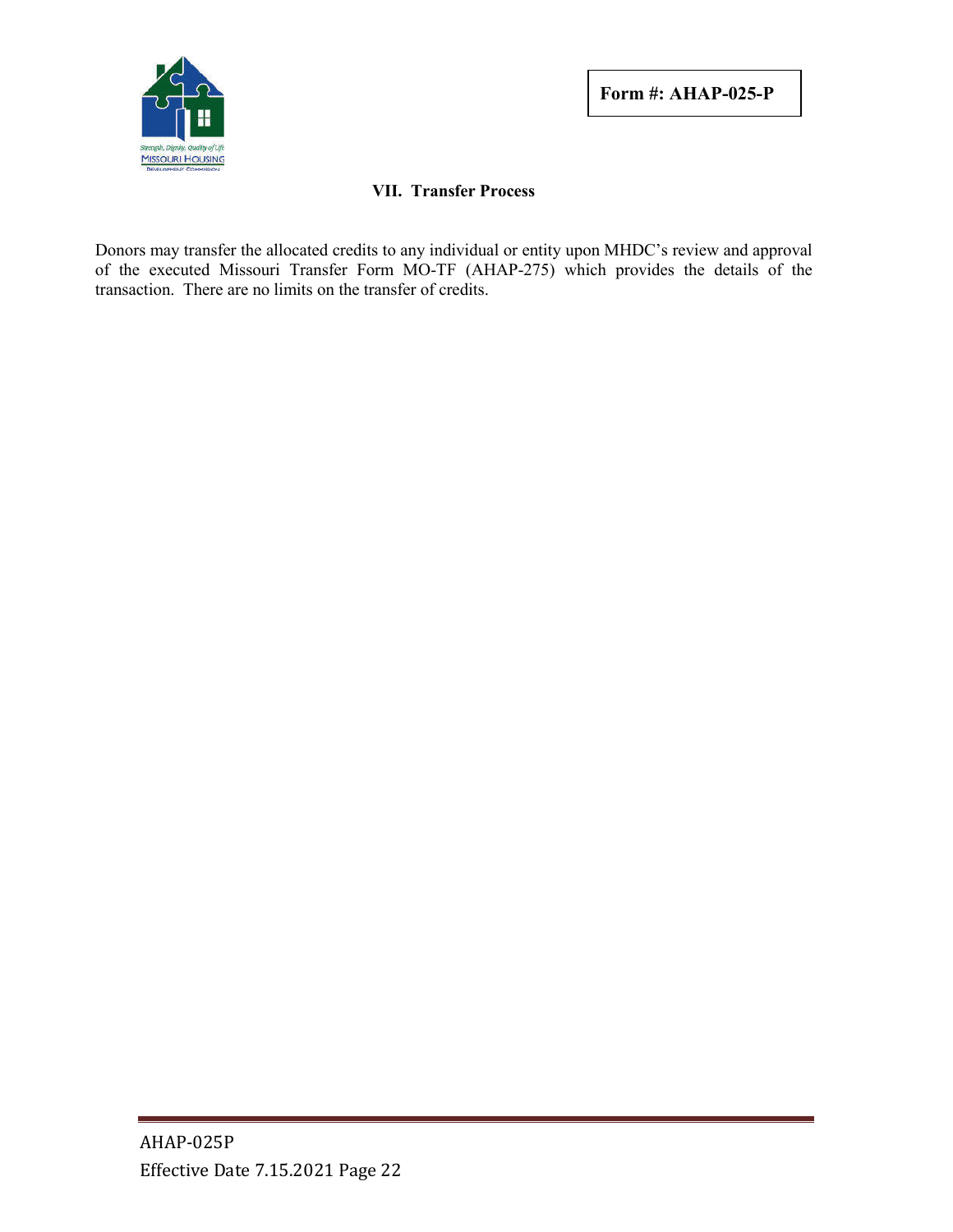

## **VIII. Compliance Process**

All Agencies may be audited at any time to ensure compliance with MHDC guidelines. Compliance requirements extend both to the documentation of receipt/use of donations and to the fulfillment of LURA restrictions.

- 1. MHDC may request copies of documentation evidencing the receipt and the use of donations for a period of up to 12 months from the end of the fiscal year in which AHAP credits were awarded. MHDC has a right to extend the review period if the donations are part of an extended capital campaign culminating in a construction or similar process that does not proceed immediately upon receipt of donations.
- 2. For Production credit projects related to rehabilitation or new construction that are not receiving a MHDC allocation of low-income housing tax credits a physical inspection by MHDC staff will be required after all work has been completed on the project. The Agency is required to notify MHDC when the project is complete.
- 3. MHDC may visit construction sites to verify the status and quality of work.
- 4. The Agency shall submit a certification of costs on form AHAP-375 following the completion of construction activity funded with AHAP-related donations for properties that are not already submitting a cost certification to MHDC for low-income housing tax credit funding. The cost certification is due within 90 days following construction completion. Cost certifications are not required for Agencies receiving donations related to the donation of real estate or the funding of rental assistance activities. MHDC reserves the right to ask for additional information concerning construction costs.
- 5. For multifamily rental properties, the owner shall submit to MHDC annually on or before March 31st for each year of the 10-year compliance period an Owner's Certification of Continuing Compliance (AHAP-355) and an Occupancy Report (AHAP-356). The owner shall also complete on or before March 31st for each year of the compliance period a Tenant Income Certification (AHAP-360) and a Unit Certification (AHAP-365). Both the AHAP-360 and AHAP-365 must be retained at the site of the multifamily rental property for possible future review by MHDC.
- 6. In the case of for-sale properties, the owner shall submit to MHDC within 15 days of closing a Homebuyer Income Certification (AHAP-370) certifying to MHDC that the buyer was income eligible at the time of the initial purchase contract and for the two preceding years. The owner must also submit within 15 days of closing a Home Sale Certificate (AHAP-371) certifying to MHDC that the cost of the unit (mortgage payment including mortgage and casualty insurance and property taxes) is projected to be in compliance with the corresponding rent limits for a household of equal size throughout the period of the LURA. Both of these forms must be signed by the agency and buyer. Any subsequent owneroccupants during the period of the LURA must provide the same certifications upon purchase of the unit. Also, if the home is sold while the LURA is still in effect, both the seller and the buyer must complete a Single Family Notice of Change of Ownership (AHAP-372). For each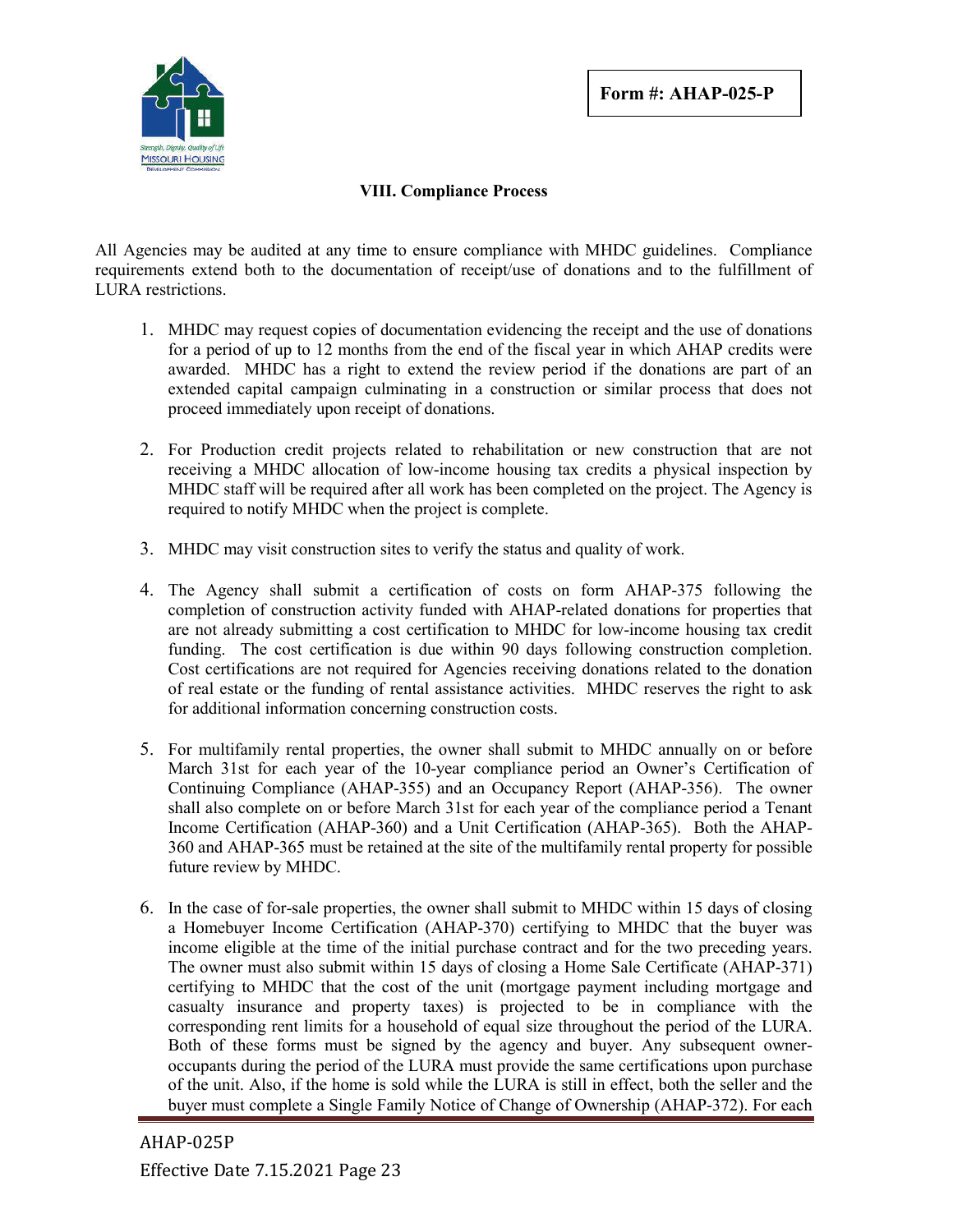

AHAP allocation, the agency must yearly complete and send to MHDC a SF Recertify No Sale (AHAP-373).

- 7. For AHAP projects which are not multi-family rental units or for-sale properties (i.e., emergency shelters or transitional housing), the owner shall submit to MHDC on or before March 31st for each year of the compliance period an Agency Affordable Housing Activities Annual Reporting Form (AHAP-350) documenting occupancy, demographic and financial data.
- 8. For properties utilizing donated funds for rental assistance, the Agency administering rental assistance must submit copies of the following documentation to MHDC on a quarterly basis:
	- a. monthly rental assistance request form AHAP-330 (Schedule of Rental Assistance Payments Due);
	- b. monthly rental assistance payment check payable to the property from rental assistance funds;
	- c. monthly bank statements of the rental assistance account activity; and
	- d. initial tenant income certifications and annual re-certifications performed during the previous quarter.

Owners of developments in major metropolitan areas (Kansas City, St. Louis, Springfield, Columbia, Jefferson City and St. Joseph) must submit the following documentation to MHDC no later than March 31 annually for as long as funds are available to confirm or adjust the amount of rental assistance based upon the property's operating budget and current market conditions:

- a. Form AHAP-325 Rental Assistance Annual Review;
- b. Current rent roll;
- c. Current operating budget;
- d. Most recent audited annual financial statement; and
- e. List of comparable properties.

Owners of developments outside the metropolitan areas designated above shall complete Rental Assistance Calculation Worksheet (form AHAP-320) for each resident receiving rental assistance when they first begin receiving assistance and at re-certification each year thereafter. Copies of the forms must be submitted to the Agency administering assistance, which will in turn submit the forms to MHDC with the quarterly reporting process.

- 9. For properties restricted by a LURA, MHDC staff shall periodically visit the properties during its 10-year restriction period and request certifications or documentation demonstrating compliance with the terms of the LURA. Compliance reviews shall concern the physical condition of the property as well as compliance with income, rent and re-sale restrictions as applicable. If a property is found to be out of compliance, MHDC shall send notice to the owner or Agency, whichever is the responsible party, and request a corrective action plan for review and approval. MHDC shall follow the entity's progress toward implementation of an approved plan.
- 10. Rent increases for multifamily properties must be reviewed and approved by MHDC prior to taking effect. Please refer to the AHAP Compliance Guide for details on the rent increase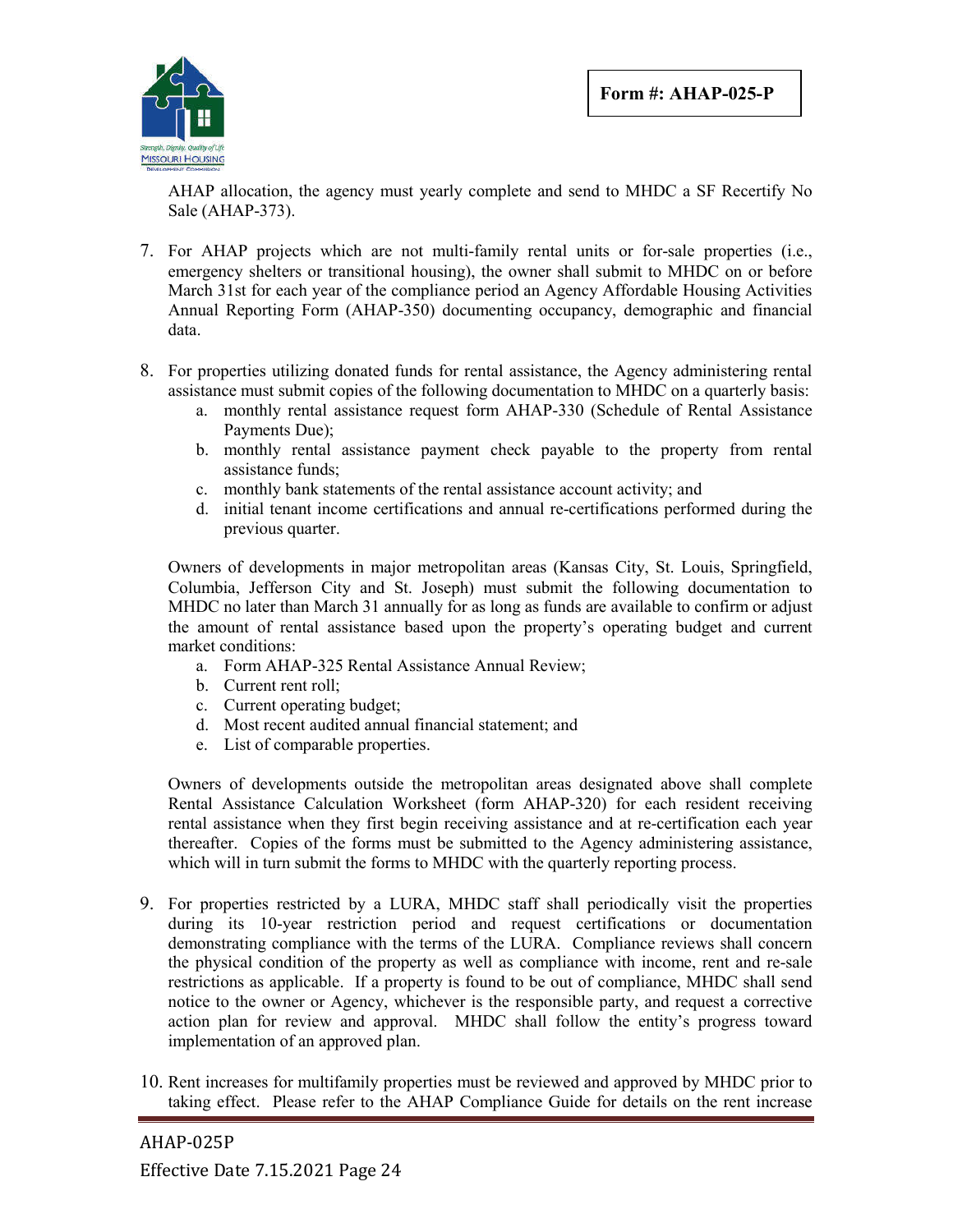

request process. A rent increase request cannot be made within the first year the LURA is in place.

- 11. Agencies that are found to be habitually out of compliance with the LURA, have violated MHDC guidelines or refuse to cooperate with MHDC staff shall have their performance recorded for future consideration of AHAP applications or other MHDC programs. Upon the determination that a development is out of compliance with the statute or MHDC guidelines, MHDC may seek injunctive enforcement action against the owner following 150 days' notice thereof, seek legal damages against the owner representing the value of the tax credits, or foreclose on the lien in the LURA as provided in RSMo 32.115.3(4).
- 12. Agencies must also follow reporting requirements as set forth in the Tax Credit Accountability Act (RSMo 135.800-135.830):
	- a. The Tax Credit Accountability Act Reporting Form (AHAP-300) requests information on the Agency, the development receiving the benefit of the donation, the fair market value of the development, the project/actual labor costs, the projected/actual completion date, the neighborhood being served, and the actual number of jobs created as a result of the tax credits separated by part-time permanent and full-time permanent for each month in the fiscal year preceding the date the AHAP-300 is due. For first year reporting the Agency must also complete the Jobs Created Addendum (AHAP-305). This form requests information on permanent jobs created between the time of the first donation for the project and the first month reported in the AHAP-300. The Agency must keep back-up documentation for the fair market value, labor costs, completion date, and permanent jobs created in its files although it is not required to be submitted with the annual report.
	- b. The form must be submitted by the Agency to MHDC annually by June 30 for three years following the allocation of AHAP credits. The first report shall not be due sooner than one year following the allocation of credits.
	- c. MHDC will make every effort to notify Agencies of the first due date and provide reminders for the two following years. Agencies are responsible for timely filing regardless of assistance from MHDC.
	- d. Failure to submit the form or excessive delay may affect the Agency's consideration for future applications for credits.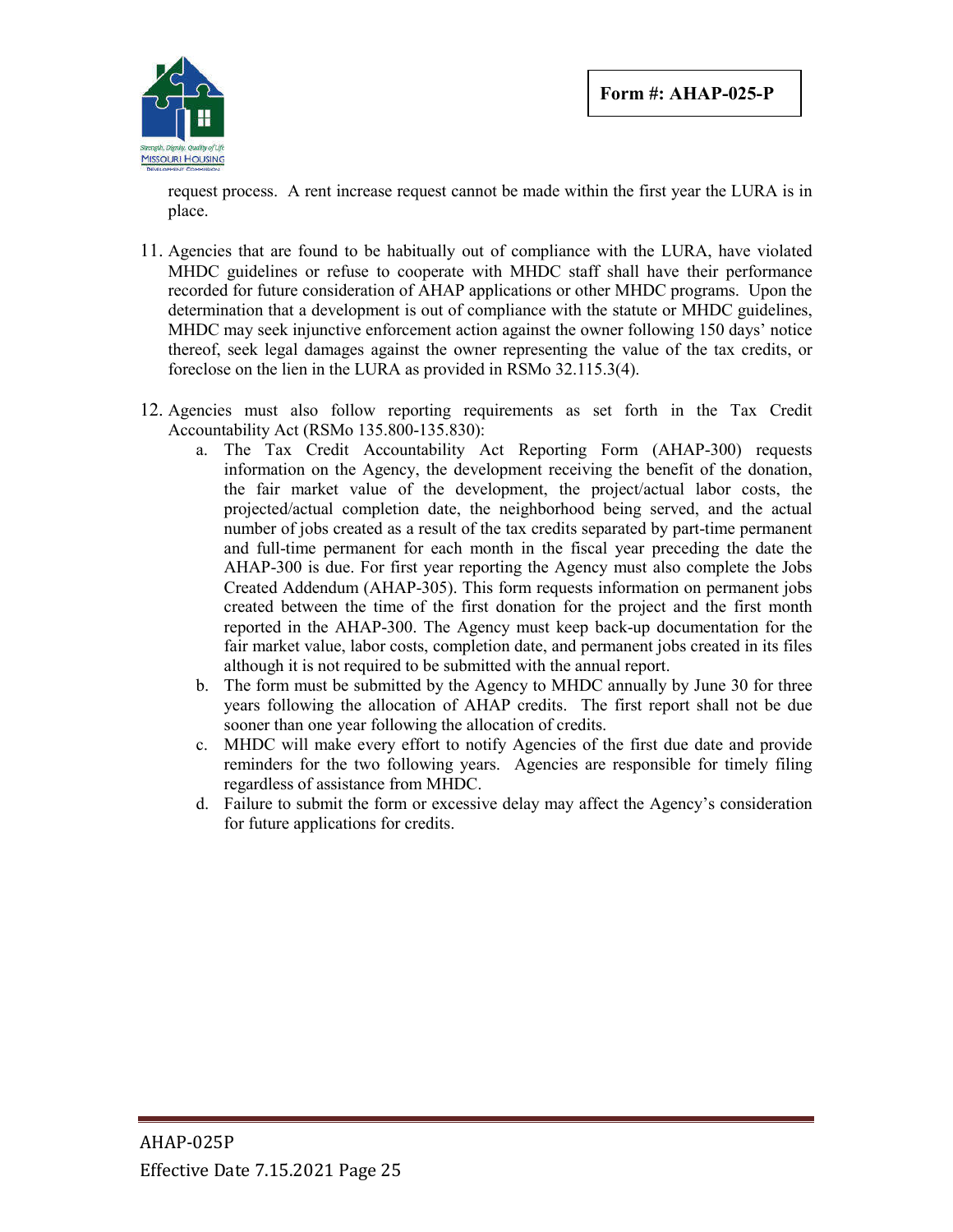

## **IX. Agency Documentation**

All Agencies are required to keep documentation and record activity regarding the AHAP process for monitoring and audit by MHDC. Files should be kept for a period of ten years following the receipt of the donation. File and accounting requirements are detailed below:

Agency files must include:

- A copy of the executed AHAP application and exhibits;
- The Agency's original copy of the AHAP reservation letter;
- A copy of each Tax Credit Certification form (AHAP-125) with the required back-up documentation as submitted to MHDC (please see section III. Reservation Process and section V. Donation Process);
- For Agencies receiving Production credits, the following will be required based upon the type of production:
	- o Acquisition only appraisal, settlement statement, and warranty deed;
	- o Rental assistance escrow agreement with property receiving assistance, annual income certifications of residents receiving assistance, monthly requests for payment and copies of payment checks, monthly bank statements detailing account activity;
	- $\circ$  Multifamily rental properties tenant income certifications (AHAP-assisted units), Annual Development Certification of Continuing Compliance, and final certification of costs if required:
	- $\circ$  Single-family for-sale properties warranty deed, income certification covering the initial and subsequent owner-occupants' income at the time of purchase and two years preceding it, certification of costs for the first year of occupancy, and settlement statements from re-sale events;
	- o Emergency shelters/transitional housing reports of available affordable housing assistance activities and actual count and composition of population served (listed by month) for each year of operation during the restriction period;
- Copies of each of the three years of Tax Credit Accountability Act reporting forms and back-up documentation (i.e., appraisal or annual property tax assessment form, certificate of substantial completion, certification of labor costs from contractor or detailed invoices).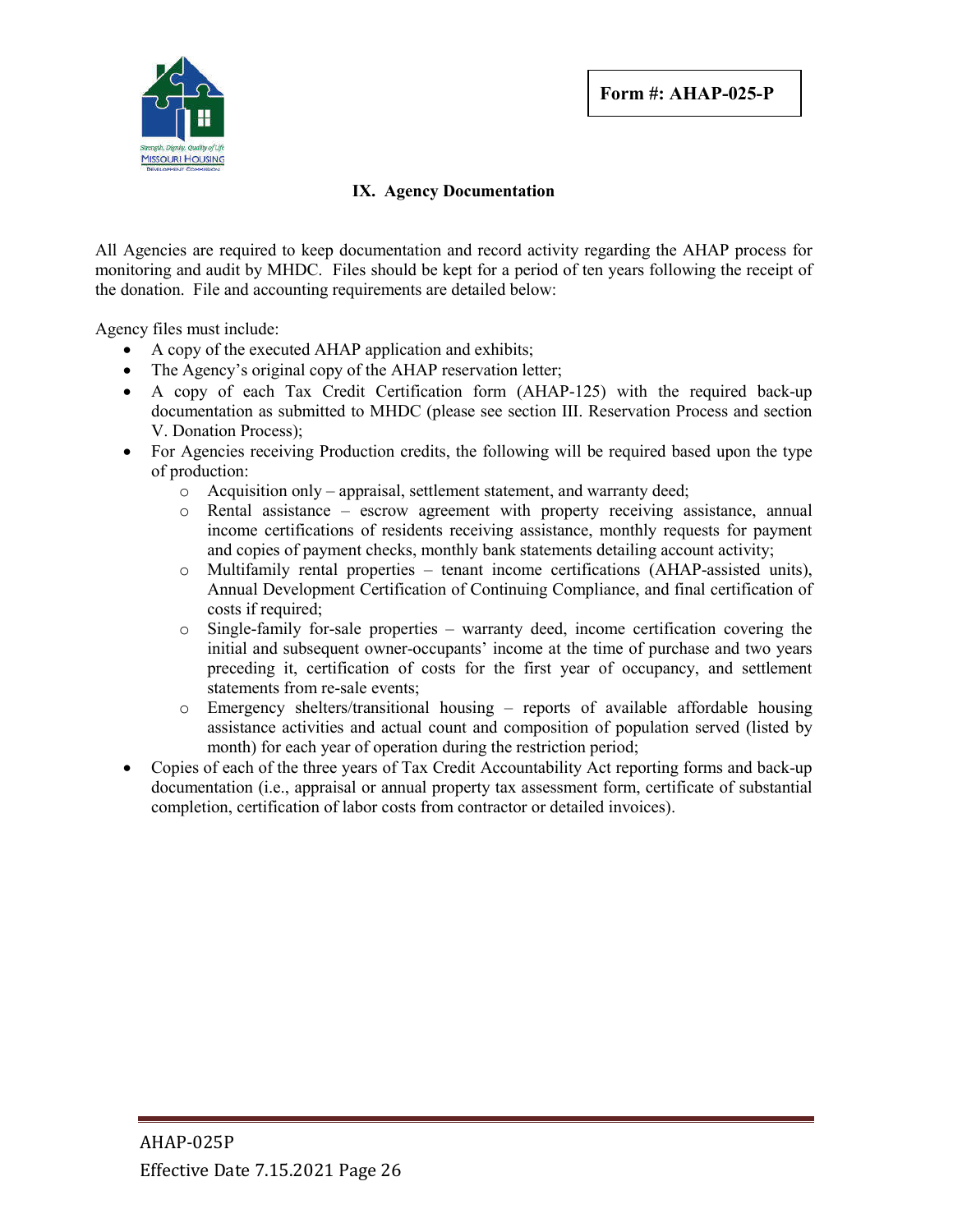

## **X. Timeline**

| Notice of Funding Availability Announced: | July 15, 2021                        |
|-------------------------------------------|--------------------------------------|
| Receive Production Applications:          | July 19, $2021 -$ April 29, 2022     |
| Notice of Reservation:                    | Within 1 week of Commission approval |

MHDC has the sole discretion to extend deadlines appropriate to the administration of the AHAP cycle. Please refer to the Affordable Housing Assistance Program NOFA for specific dates and deadlines.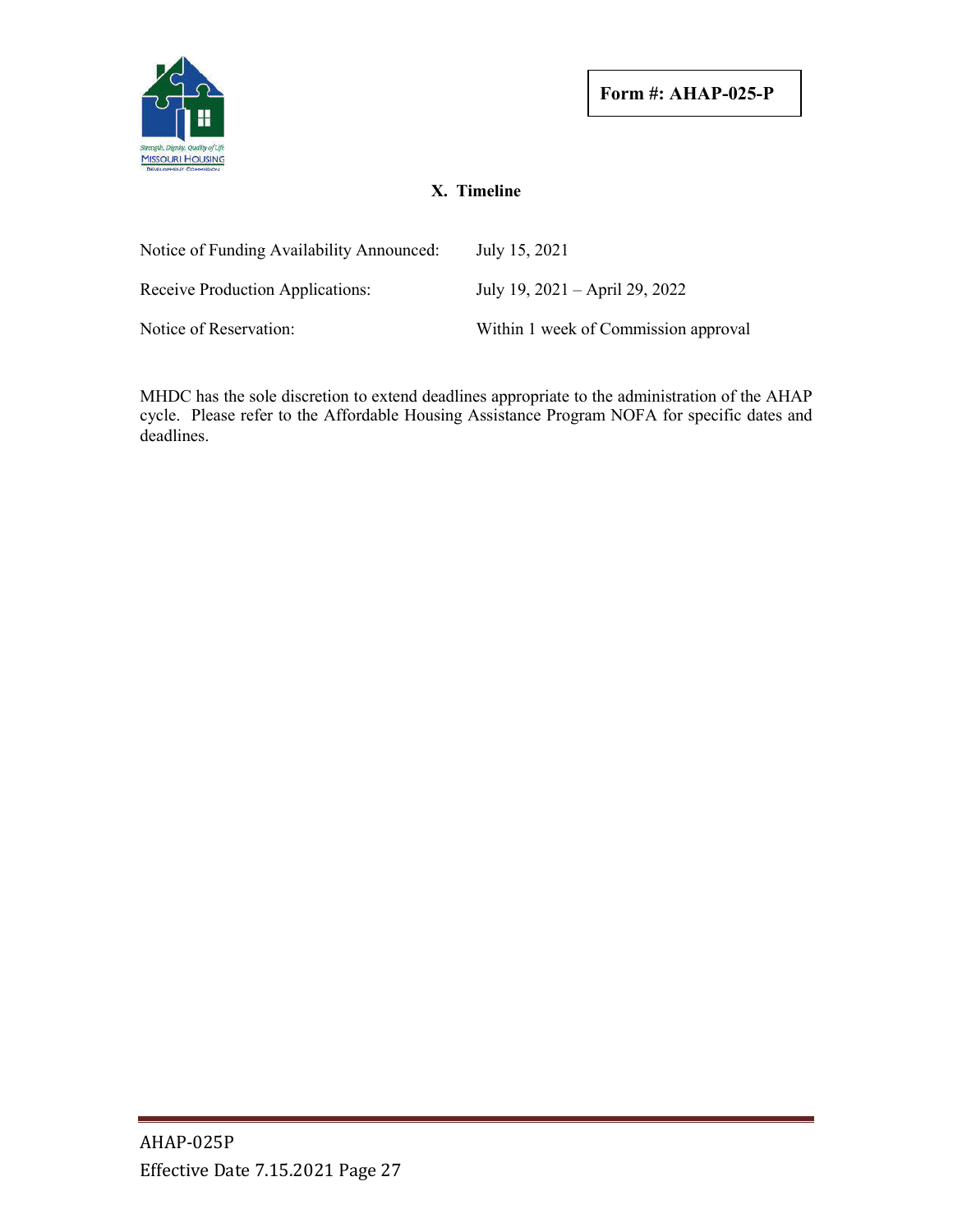

## **XI. Index of Forms**

The following guides and forms are to be referenced and utilized appropriate to the activity related to the allocation of Production credits. A checked box indicates the guide/form is applicable to the production type according to the following key:

- **M/F** Multifamily rental properties
- **E/T** Emergency shelter/transitional housing<br>S/F Single-family for-sale properties
- **Single-family for-sale properties**
- **R/A** Rental assistance

|                 |                                                                                           | M/F    | E/T    | S/F    | R/A    |
|-----------------|-------------------------------------------------------------------------------------------|--------|--------|--------|--------|
| $AHAP-050$      | FAQs                                                                                      | ☑      | ☑      | ☑      | ☑      |
| AHAP-075        | Notice of Funding Availability                                                            | ☑      | ☑      | ☑      | ☑      |
| AHAP-100        | <b>AHAP</b> Application                                                                   | ☑      | ☑      | ☑      | ☑      |
| AHAP-125        | Tax Credit Certification Form                                                             | ☑      | ☑      | ☑      | ☑      |
| AHAP-127        | Request for Reissuance of AHAP                                                            |        |        |        |        |
|                 | <b>Benefit Certification</b>                                                              | ☑      | ☑      | ☑      | ☑      |
| $AHAP-130$      | Services Affidavit                                                                        | ☑      | ☑      | ☑      | $\Box$ |
| <b>AHAP-135</b> | Affidavit of Worker Eligibility Policy                                                    | ☑      | ☑      | ☑      | □      |
| AHAP-200        | Progress Report                                                                           | ☑      | ☑      | ☑      | ☑      |
| $AHAP-225$      | <b>Extension Request</b>                                                                  | ☑      | ☑      | ☑      | ☑      |
| AHAP-250        | <b>Increase Request</b>                                                                   | ☑      | ☑      | ☑      | ☑      |
| AHAP-275        | Transfer Form (MO-TF)                                                                     | ☑      | ☑      | ☑      | ☑      |
| AHAP-300        | Tax Credit Accountability                                                                 |        |        |        |        |
|                 | Act Reporting Form                                                                        | ☑      | ☑      | ☑      | ☑      |
| AHAP-305        | <b>Jobs Created Addendum</b>                                                              | ☑      | ☑      | ☑      | ☑      |
| AHAP-320        | <b>Rental Assistance Calculation Worksheet</b><br>(Outside Designated Metropolitan Areas) | $\Box$ | $\Box$ | □      | ☑      |
| $AHAP-325$      | Rental Assistance Annual Review<br>(Designated Metropolitan Areas only)                   | □      | □      | □      | ☑      |
| AHAP-330        | Schedule of Rental Assistance<br>Payments Due                                             | □      | □      | п      | ☑      |
| AHAP-350        | Agency Affordable Housing<br><b>Activities Annual Reporting Form</b>                      | □      | ☑      | □      | □      |
| AHAP-355        | Owner's Certificate of Continuing                                                         |        |        |        |        |
|                 | Compliance                                                                                | ☑      | □      | □      | П      |
| AHAP-356        | Occupancy Report                                                                          | ☑      | п      | п      | □      |
| AHAP-360        | <b>Tenant Income Certification</b>                                                        | ☑      | □      | □      | □      |
| AHAP-365        | Unit Certification                                                                        | ☑      | □      | $\Box$ | □      |
| AHAP-370        | Homebuyer Income Certification                                                            | $\Box$ | П      | ☑      | $\Box$ |
| <b>AHAP-371</b> | Home Sale Certification                                                                   | □      | □      | ☑      | □      |
| AHAP-372        | Single Family Notice of Change of                                                         |        |        |        |        |
|                 |                                                                                           |        |        |        |        |

AHAP-025P